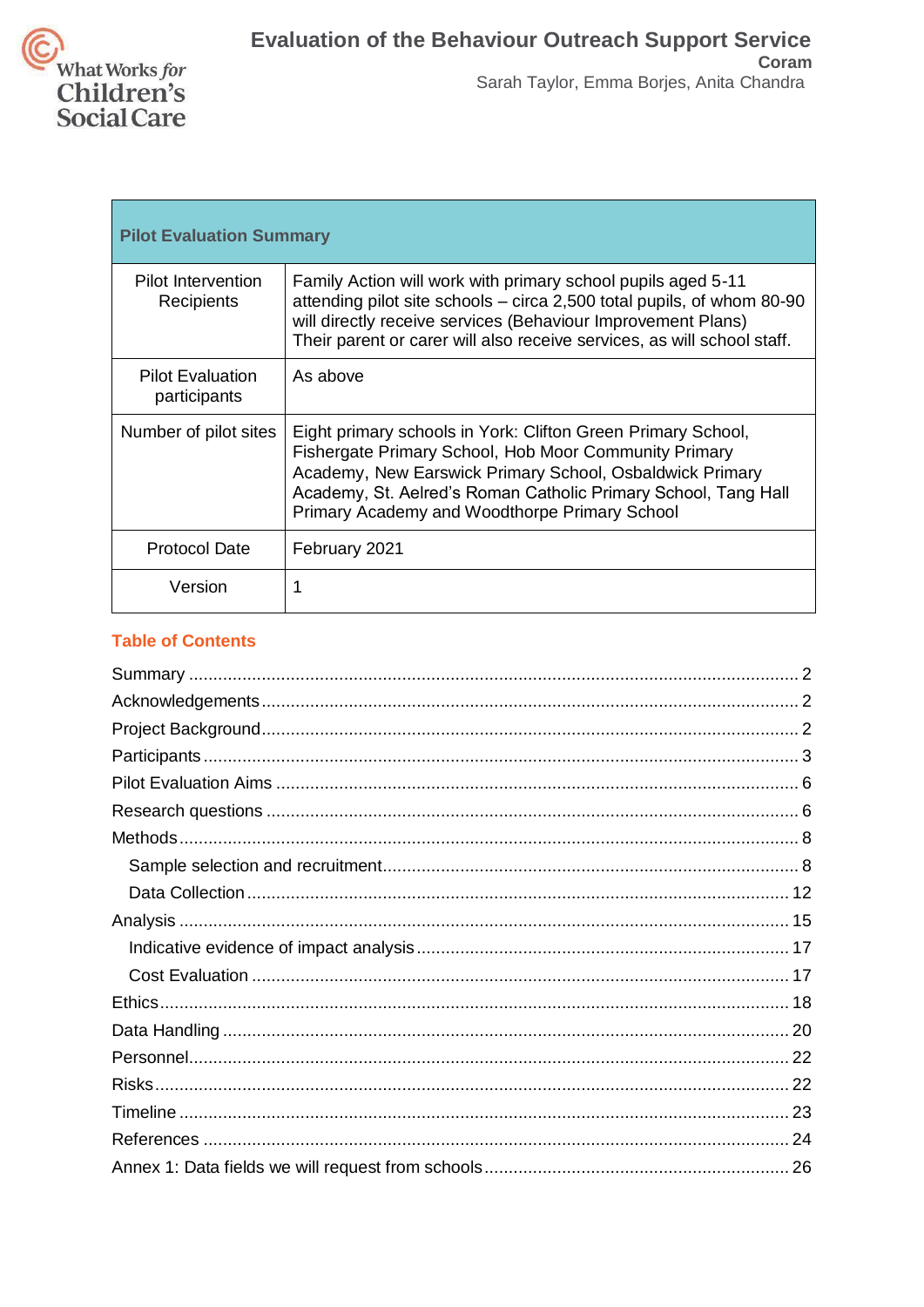### <span id="page-1-0"></span>**Summary**

This document outlines a pilot evaluation of the Behaviour Outreach Support Service (BOSS). The programme, developed by Family Action, is based in primary schools and aims to help schools improve their ability to support pupils displaying behaviour that challenges and compromises their learning and school attendance, or the learning of their peers. It involves Family Action staff offering support with assessment and planning, direct intervention with family members and training and other support to staff.

This mixed-methods evaluation, funded by What Works for Children's Social Care (WWCSC), will run from November 2020 to November 2021, and seeks to examine benefits for the direct beneficiary children, other children in the schools, parents or carers, and teachers, and to understand if there are early indications that the BOSS intervention is effective in addressing behavioural problems in Key Stage 1 and 2 in 8 primary schools in York.

There are five research methods:

- Semi-structured 1:1 interviews with children on Behaviour Improvement Plans (BIPs), parents and carers of these children, teachers, and social workers;
- Child diaries for use in class during the 12 weeks of Spring term 2021;
- School administrative data collection and analysis (covering attendance, attainment, behaviour, exclusions and referrals to Children's Social Services (CSS);
- Online survey for teachers and social work professionals in all schools and CSS departments in the pilot area and
- A site visit (or remote equivalent) including a case file review.

### <span id="page-1-1"></span>**Acknowledgements**

We gratefully acknowledge the advice of Jan Forshaw of Coram Life Education, but responsibility for this report's contents rests with its authors. We would also like to thank Huma Haque, Vicky Clayton and Eva Schoenwald of WWCSC.

### <span id="page-1-2"></span>**Project Background**

Family Action is a charity that aims to provide practical, emotional and financial support to those experiencing poverty, disadvantage and social isolation. Since 2016, Family Action has been funded by Lincolnshire County Council to deliver the BOSS programme in most of the county's primary and secondary schools (Family Action, 2019). The programme was originally developed by Family Action. BOSS aims to provide a range of services that will "help schools improve their ability to support pupils displaying behaviour that challenges and compromises their learning and school attendance, or the learning of their peers."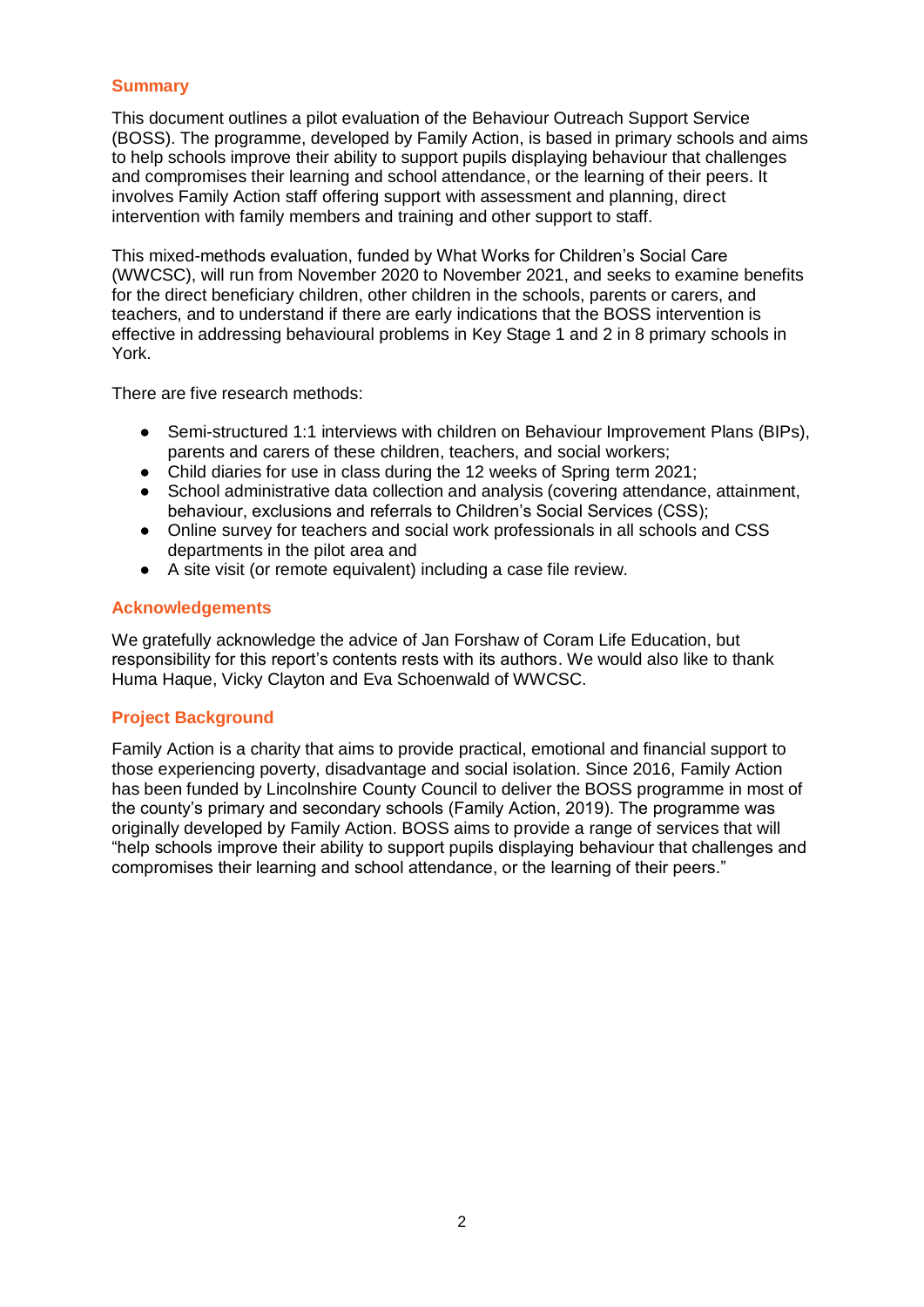# **Figure 1: BOSS model**



Family Action describes its BOSS programme as a programme which offers support with assessment and planning, direct intervention and support to staff to develop more effective inclusive provision and practice (Family Action, 2019). This includes:

- Bespoke support to primary and secondary schools, including bespoke individual behaviour plans for children and young people;
- Targeted work on planning school transitions, including mid-term transitions;
- A wide range of staff training relating to behaviour support, trauma-informed, restorative and solution-focused approaches and relationship-based approaches in school;
- Co-ordinated peer and parental/family support; and
- Targeted therapeutic interventions, supported by registered therapists.

Pupils, teachers, other school staff and parents and carers are the intended beneficiary groups for the intervention. Delivering the service to these groups will be BOSS project workers and managers, who will be Family Action employees. Part of the hypothesised mechanism of action of BOSS is through training delivered to school staff which benefits children by improving the way that schools respond to pupil behaviour.

Due to Covid-19 restrictions, Family Action will offer remote support to children in York. However, it is anticipated that many children with social care involvement will be attending school. Parents and carers will be offered increased support during this period as well as school staff, and children in school, through the work packs (resources), training and BIPs. Family Action will continue to build relationships with the children where appropriate.

# <span id="page-2-0"></span>**Participants**

In 2020, Family Action successfully applied to WWCSC for funding to implement its BOSS model in the new context of primary schools in the City of York Council area.

City of York Council identified schools for participation in the programme based on the (high) proportion of their pupils with a social worker. The 8 primary schools are: Clifton Green Primary School, Fishergate Primary School, Hob Moor Community Primary Academy, New Earswick Primary School, Osbaldwick Primary Academy, St. Aelred's Roman Catholic Primary School, Tang Hall Primary Academy and Woodthorpe Primary School.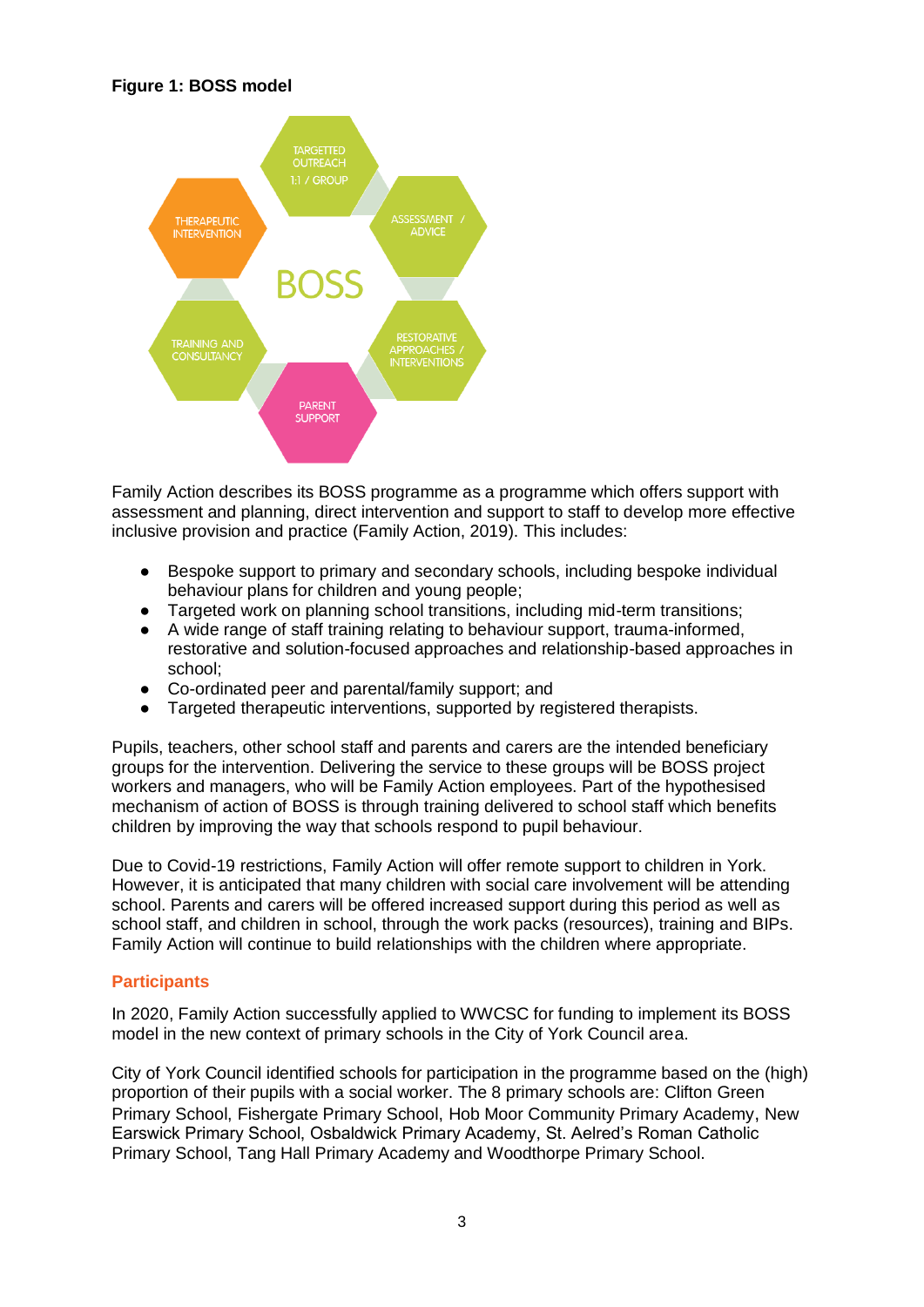Six of the 8 primary schools are academy converted or academy sponsor led schools (see Table 1). Between 212 and 441 pupils per school are currently attending the 8 schools, a total of 2,509. There are 1,874 pupils in year 2 and above, which are the year groups eligible to complete the diary. The number of children receiving special educational needs (SEN) support ranges between 17 and 87 per school. Between 11% and 34% of children are eligible for free school meals.

The target number of pupils who will receive BIPs is 80-90 (10-11 per school), or 3.2% to 3.6% of the total roll. Children will be eligible for a BIP if they currently receive or have received social care support in the last six years. Schools will prioritise the need for referral for these children and look at the current level of support they need, which could include the risk of exclusion. A small number of pupils (up to 10%) may be offered a BIP even if they have not had social work involvement.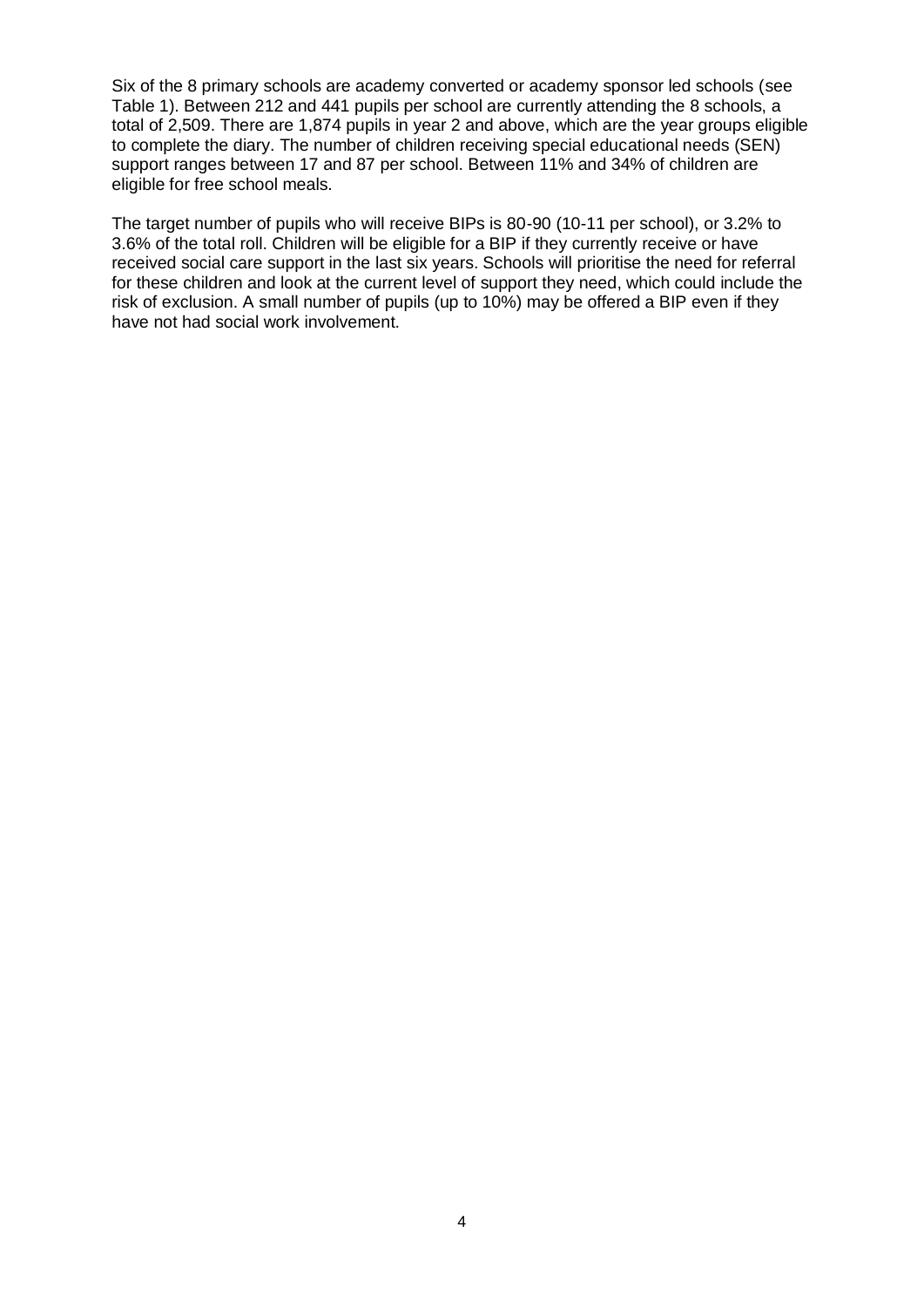# **Table 1: Summary of information on the 8 primary schools 2019/20**

| <b>Name of</b><br>school                               | <b>Postcode</b><br>district | <b>School type</b>     | <b>Total</b><br>number<br>of<br>pupils | <b>Number of</b><br>pupils<br>excluding<br><b>Reception</b><br>& Year 1 | Of total<br>number<br>of pupils,<br>℅<br>receiving<br><b>SEN</b><br><b>support</b> | <b>Total</b><br>school<br>workforce<br>(headcount)<br>(2018) | <b>Ofsted</b><br>rating               | Of total<br>number of<br>pupils, % of<br>children<br>eligible for<br>free school<br>meals |
|--------------------------------------------------------|-----------------------------|------------------------|----------------------------------------|-------------------------------------------------------------------------|------------------------------------------------------------------------------------|--------------------------------------------------------------|---------------------------------------|-------------------------------------------------------------------------------------------|
| Clifton<br>Green<br>Primary<br>School                  | YO30                        | Community<br>school    | 433                                    | 320                                                                     | 20                                                                                 | 77                                                           | Requires<br>improvement<br>(2018)     | 28                                                                                        |
| Fishergate<br>Primary<br>School                        | <b>YO10</b>                 | Community<br>school    | 329                                    | 243                                                                     | 5                                                                                  | 58                                                           | Good (2017)                           | 11                                                                                        |
| Hob Moor<br>Community<br>Primary<br>Academy            | <b>YO24</b>                 | Academy<br>converter   | 313                                    | 238                                                                     | 14                                                                                 | 69                                                           | Good (2013)*                          | 28                                                                                        |
| <b>New</b><br>Earswick<br>Primary<br>School            | <b>YO32</b>                 | Academy<br>sponsor led | 215                                    | 168                                                                     | 9                                                                                  | 25                                                           | Inadequate<br>(2016)                  | 21                                                                                        |
| Osbaldwick<br>Primary<br>Academy                       | <b>YO10</b>                 | Academy<br>converter   | 303                                    | 221                                                                     | 16                                                                                 | 86                                                           | Requires<br>Improvement<br>$(2016)^*$ | 15                                                                                        |
| St. Aelred's<br>Roman<br>Catholic<br>Primary<br>School | <b>YO31</b>                 | Academy<br>converter   | 212                                    | 155                                                                     | 14                                                                                 | 48                                                           | Good (2017)*                          | 18                                                                                        |
| <b>Tang Hall</b><br>Primary<br>Academy                 | YO31                        | Academy<br>converter   | 263                                    | 207                                                                     | 13                                                                                 | 56                                                           | Good (2020)                           | 34                                                                                        |
| Woodthorpe<br>Primary<br>School                        | <b>YO24</b>                 | Academy<br>converter   | 441                                    | 322                                                                     | 10                                                                                 | 62                                                           | Good (2017)*                          | 17                                                                                        |
| <b>Total</b>                                           |                             |                        | 2,509                                  | 1,874                                                                   |                                                                                    | 481                                                          |                                       |                                                                                           |

Source: Department for Education (2020a, 2020b, 2020c, 2019)

*\** Note: Rating is based on Ofsted inspections of predecessor school prior to academy conversion. Whilst judgements of predecessor schools are not those of the academy, they may still provide some useful information.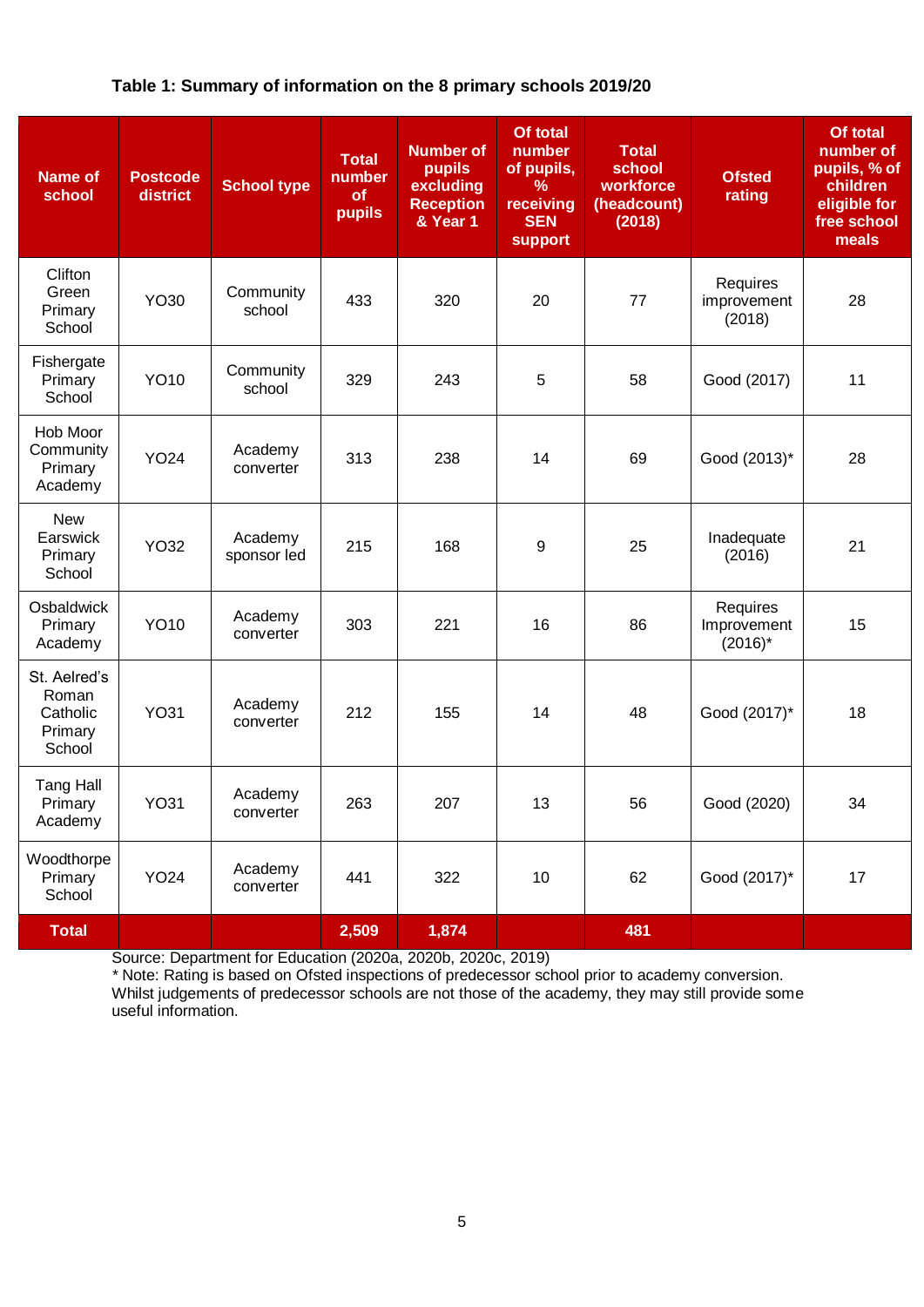Geographically the schools are spread across the city of York (Figure 2).



**Figure 2: Map of York showing participating schools**

# <span id="page-5-0"></span>**Pilot Evaluation Aims**

The evaluation seeks to examine benefits for the direct beneficiary children, other children in the schools, parents and carers, and teachers. It also seeks to understand if there are early indications that the BOSS intervention is effective in addressing behavioural problems in Key Stage 1 and 2 in 8 primary schools in York.

It builds on a previous unpublished evaluation of the BOSS programme in Lincolnshire by Family Action (2019) and aims to inform possible future evaluation using more robust designs to enable conclusions about causality.

### <span id="page-5-1"></span>**Research questions**

The pilot aims to address the following 12 research questions, four of which are of primary interest, and eight of which are of secondary interest. We have five outcomes of particular interest: attainment, attendance, behaviour, exclusions, and referrals to CSS.

### **Primary questions: understanding the intervention**

- 1. *Fidelity and adaptation:* was the project implemented as planned across the schools, and in relation to the previous Lincolnshire model, in the new York context? Why or why not?
	- o What were the barriers and enablers to successful implementation?
- 2. *Similarity to business-as-usual*: how different or similar is BOSS to business-as-usual behaviour management in the participating schools?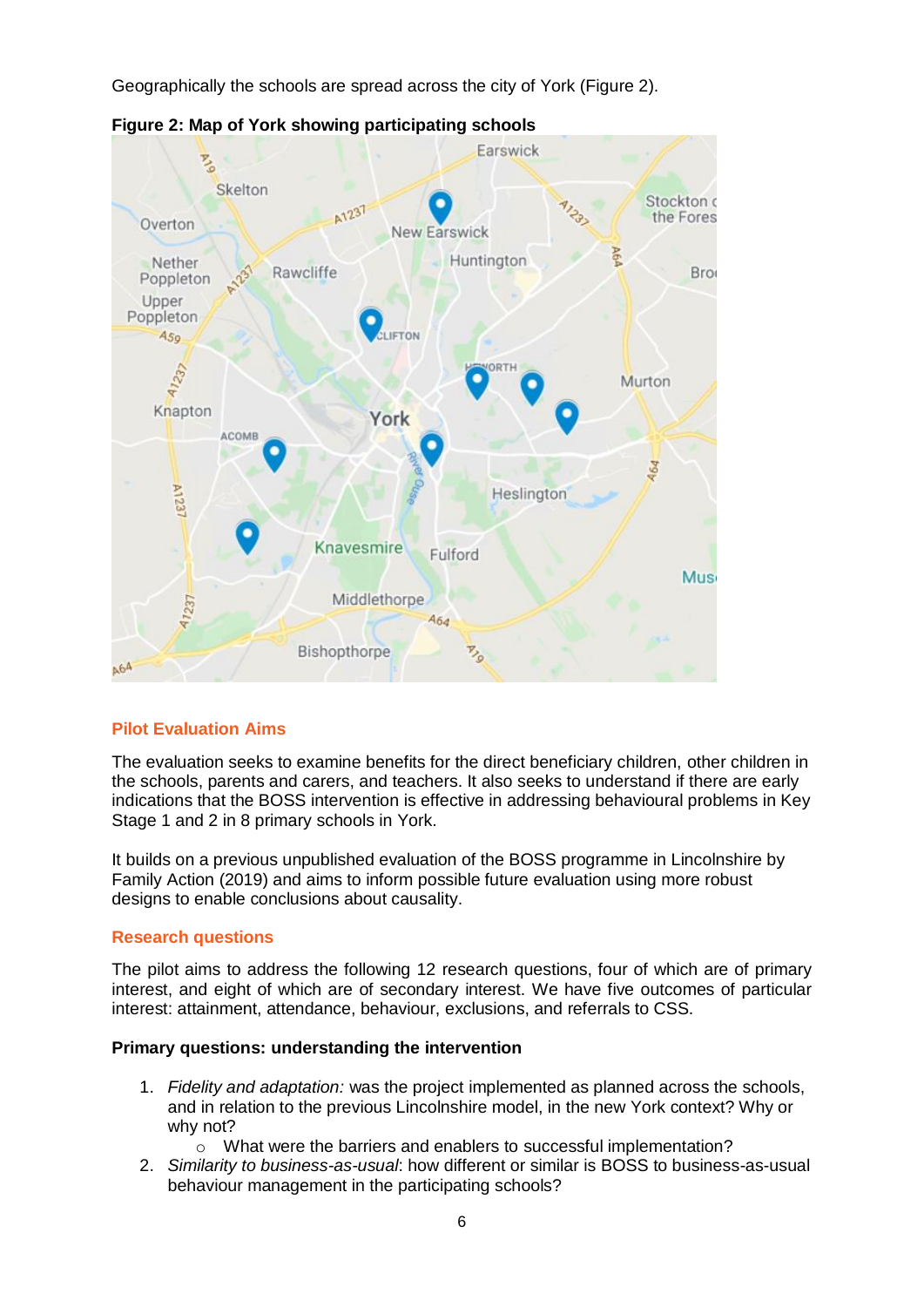- 3. *Satisfaction, acceptability and user experience*: what are children's, parents' and carers', teachers' and social workers' experiences of the programme?
- 4. *Cost:* what was the cost of implementing the programme?

### **Secondary questions: potential indications of impact:**

- 5. What changes (if any) are made in BOSS schools to the support that is available and the approach taken to working with the target children?
- 6. What is the perceived impact and mechanism of action of the BOSS programme on child outcomes among children, parents/carers, teachers and social workers who are involved in it?
- 7. What is the difference between the *attendance* of children on BIPs in the term before the introduction of BOSS and the term after?
- 8. What is the difference between the *exclusion* rate of children on BIPs in the term before the introduction of BOSS and the term after?
- 9. What is the difference between the *attainment* of children on BIPs in the term before the introduction of BOSS and the term after?
- 10. What is the difference between the rates of *referrals* to children's social care of children on BIPs in the term before the introduction of BOSS and the term after?
- 11. What is the difference in the *behaviour* of children on BIPs in the term before the introduction of BOSS and the term after?
- 12. What were the unintended consequences of the BOSS programme on the children and the school?

This logic model was developed by Family Action in discussion with Coram and WWCSC in November 2020.



#### **Logic model of BOSS**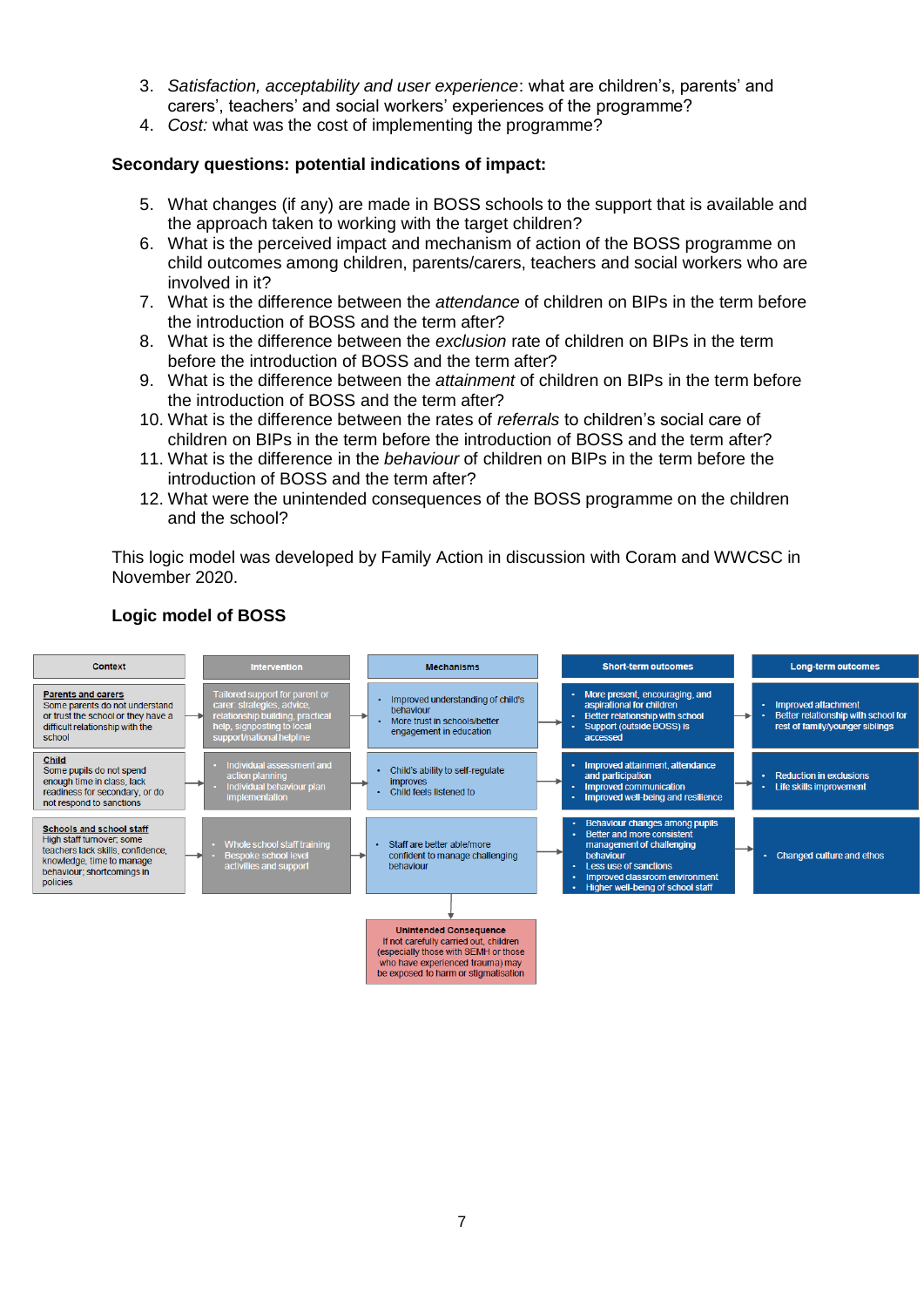# **Outcomes**

| <b>Research question</b>             | <b>Indicator</b>                                                                                                                                             | <b>Method</b>         |
|--------------------------------------|--------------------------------------------------------------------------------------------------------------------------------------------------------------|-----------------------|
| Evidence of feasibility              | Number of children on bespoke individual<br>behaviour plans                                                                                                  | Admin data<br>request |
| Questions 1, 2, 3, 4                 | Staff views of implementation by March 2021                                                                                                                  | Online survey         |
|                                      | Staff interviewee views on implementation,<br>February-March 2021                                                                                            | <b>Interviews</b>     |
|                                      | Review of a sample of case files of children on<br><b>BIPs on site visit</b>                                                                                 | Site visit            |
| Evidence of promise                  | Change in outcome measures within schools over<br>time (attainment, attendance, behaviour,<br>exclusions, referrals to CSS)                                  | Admin data<br>request |
| Questions 5, 6,<br>7,8,9, 10, 11, 12 | Interviewee accounts of perceived benefits and<br>mechanisms                                                                                                 | <b>Interviews</b>     |
|                                      | Survey respondents' accounts of perceived benefits<br>and mechanisms                                                                                         | Online survey         |
|                                      | Analysis of child diaries (trend over time in answers<br>to the 3 closed questions, and trend for direct<br>beneficiary children compared to other children) | <b>Diaries</b>        |
| Readiness for trial                  | Staff reports on fidelity                                                                                                                                    | Online survey         |
| Questions 1-12                       | Analysis of staff interviewee views on fidelity,<br>February-March 2021                                                                                      | <b>Interviews</b>     |

### <span id="page-7-0"></span>**Methods**

#### <span id="page-7-1"></span>**Sample selection and recruitment**

#### **Semi-structured 1:1 interviews with participants: children, parents/carers, teachers, and social workers**

Our sample frame for the qualitative interviews aims to maximise the breadth of experience and characteristics we cover. We expect variation in implementation from one school to another, so aim to cover at least one of each type of interview in each school (see Table 2).

We will recruit our local authority interviews via a key contact in City of York Council. We will listen to advice and discuss with suitable professionals (social workers, virtual school staff, and/or others) but make the final decision on who to approach for interviews. We will send an information sheet with our initial email approach. Among social workers, we will seek to interview those with a caseload containing at least one child on a BIP, but will not focus our questions on this child, as our interest is wider, and includes any changes to practice and culture among children's social care staff.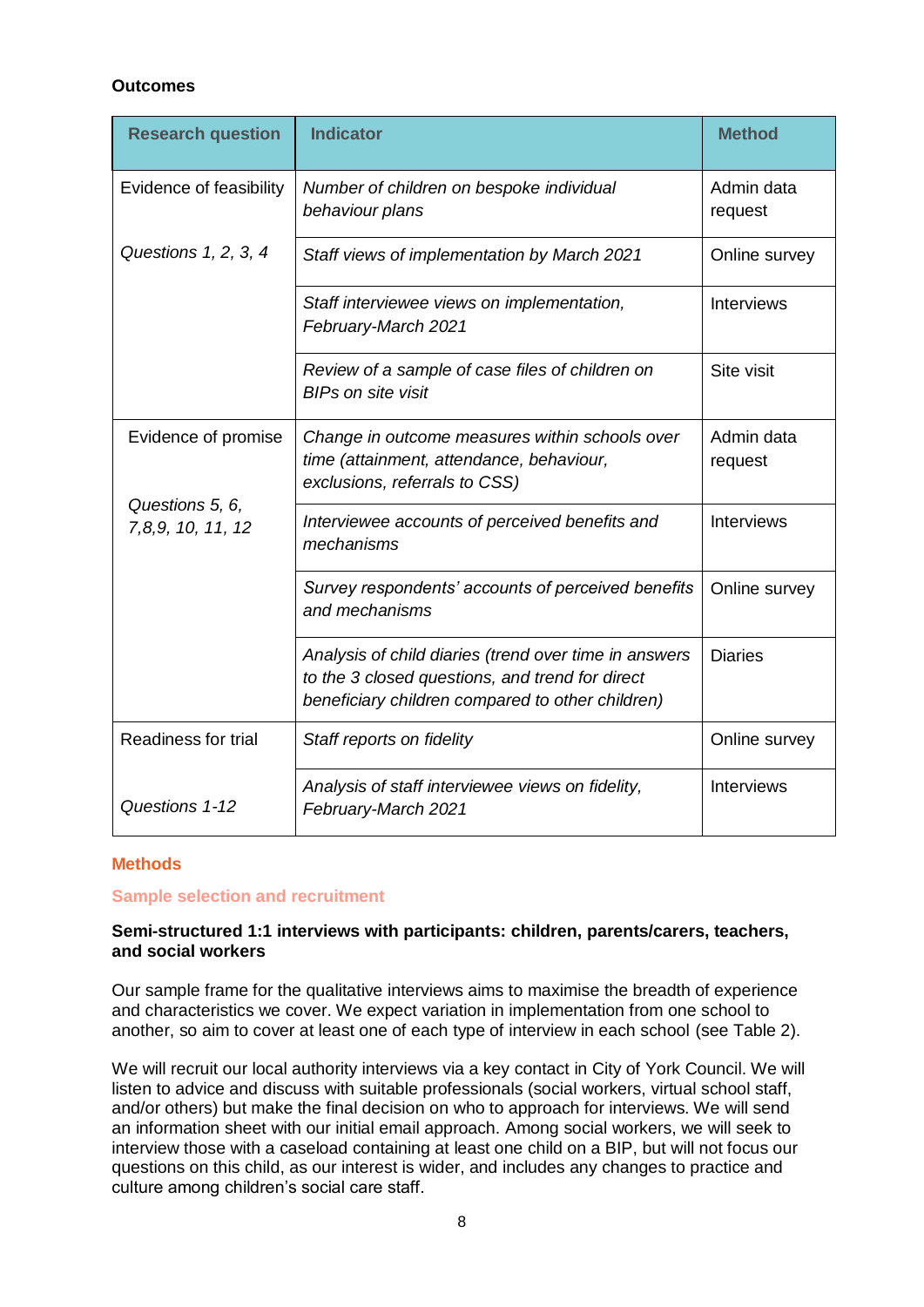For the other interviews we will work with our key contact in each school. We will discuss our requirements and talk through the suitable individuals before making a final decision ourselves on who to approach for an interview. We will aim to interview at least one member of the senior leadership team per school, to help us describe school culture and norms. Covering a range of schools for our interviews with school staff will help us understand the nature and variability of BOSS provision implemented. We will at this stage explore any accessibility requirements such as a need for translation, and arrange for this. We will follow the advice of our school contacts on the best way to make initial contact, which may be phone call, text message, letter, email or other. We will aim to send a copy of our information sheet and consent form to parents and carers and children by post or email in advance of interviews. If this is not possible we will aim to explain their content in other ways and have copies available at the start of interviews. For interviews with children we will obtain consent from both parent or carer and child before starting an interview.

We have a version of the information sheet written in child-friendly language for talking through with child interviewees before starting the interviews. We will take as much time as needed and provide tailored support to help children understand the key points: that we are doing a research project; that they can say no to taking part, that there are no right or wrong answers, that we will not tell anyone else what they say unless someone was at risk of harm, and they can stop at any time.

We anticipate interviews being conducted in a range of venues subject to interviewee preference and Covid-19 restrictions, which may include the school, home, local authority office, or a neutral location such as a café, or, if remote, telephone or video conferencing platforms.

| <b>Interview</b><br>type | Sub-group                                               | <b>Extent of BOSS involvement</b>  | Number of<br><b>interviews</b> |
|--------------------------|---------------------------------------------------------|------------------------------------|--------------------------------|
| <b>School</b><br>staff   | Classroom<br>teachers                                   | At least one BIP child in class    | 8                              |
|                          |                                                         | Other                              | $\overline{2}$                 |
|                          | Member of senior<br>leadership team                     | Any                                | $\overline{2}$                 |
|                          | Other school staff                                      | Any                                | 3                              |
| Local                    | Social workers                                          | At least one BIP child in caseload | 10                             |
| authority<br>staff       | Other children's<br>social care/virtual<br>school staff | Any                                | 5                              |
| <b>Parents</b>           | Birth parents                                           | Child is on a BIP                  | 5                              |
| and<br>carers            | Foster carers,<br>kinship carers,<br>other              |                                    | 10                             |
| <b>Children</b>          | Key Stage 1                                             | On a BIP                           | $\overline{7}$                 |
|                          | Key Stage 2                                             |                                    | 8                              |
| <b>Total</b>             |                                                         |                                    | 60                             |

**Table 2: Sample frame for qualitative interviews**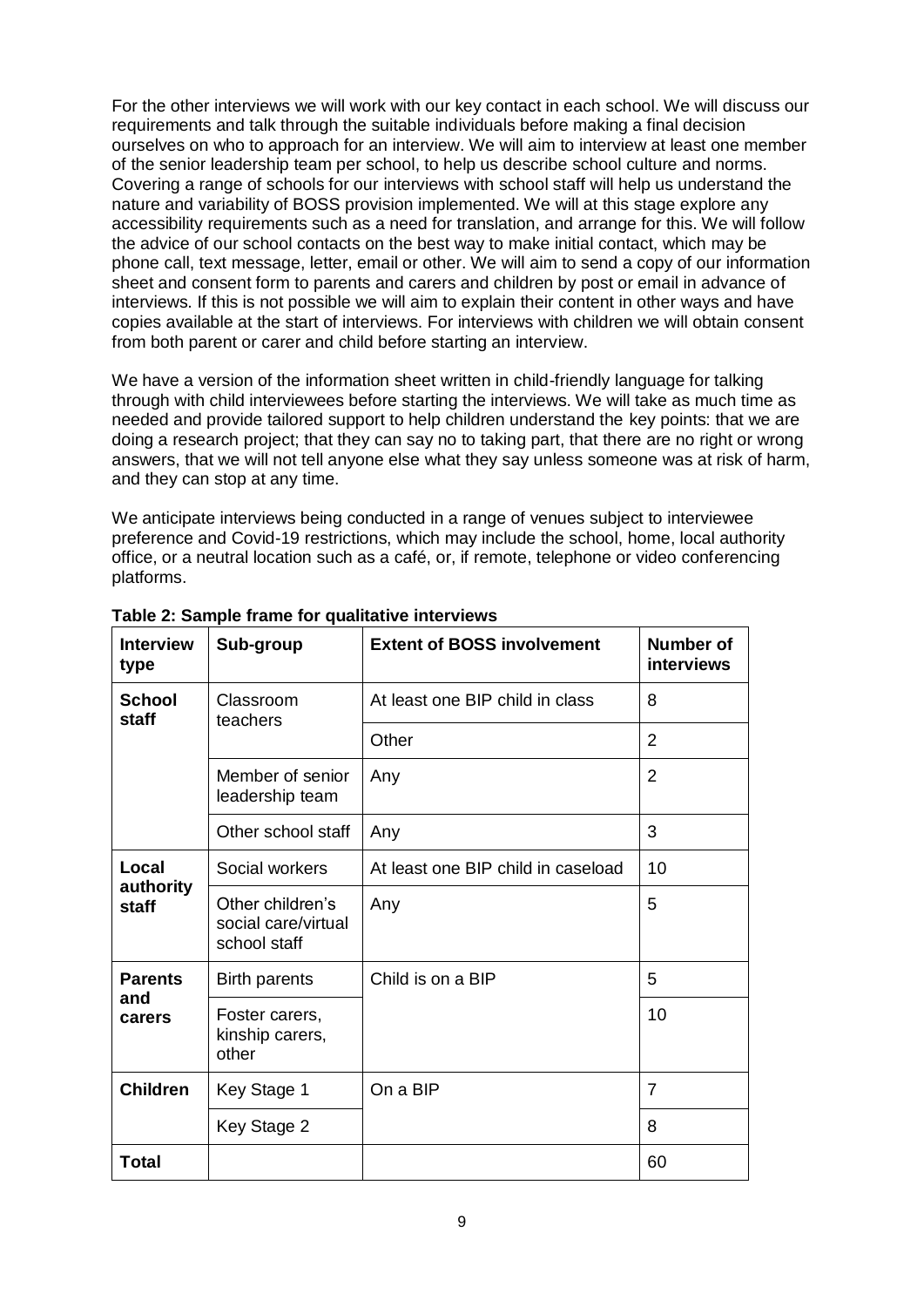# **Child diaries**

We will not employ sampling; all primary school children in Year 2-6 will have the chance to complete a diary. In response to feedback on our plans from one school, we will recommend to schools that the diaries be used with Year 2 and up only. Recruitment will be via sending information and diaries to all classroom head teachers and teachers in all the participating schools. We will create and provide online forms for schools, which includes an information sheet and a consent form for parents and carers, but as a back-up (i.e. for parents and carers who do not have internet access) we will ask teachers to print and hand out paper copies of the information sheet and consent form to pupils, for them to take home and then return to the teacher, signed by a parent or carer. We will send out information and a link to the form to each school for them to send out to parents and carers, and we will provide notes for school staff on how to use the diaries.

We will suggest that teachers can use the diaries with all children in their class, to avoid any possible feelings of inconsistency within classrooms. To encourage completion we will tell teachers they can use the diaries flexibly as a classroom tool but should only return to Coram, for our use as an evaluation tool, the diaries from children whose parent or carer has consented to this use. As they are paper diaries and focused on the school experience, the diaries will only be completed by children who are physically present in the school. As of January 2021, UK government guidance is that only children of critical workers and vulnerable children and young people (including children with a social worker) should attend school (Cabinet Office, 2021). As such, there is a risk that many diaries are not completed.

As we will gather information on the number of children on a BIP, we will be able to calculate the diary completion rate for these children and report this alongside the rate for other children.

The parent and carer information sheet and the information sheet for teachers make clear that the diaries are optional and children do not need to complete them (and that partlycompleting a diary or a particular diary page is OK). We are not asking children to tick a box on a consent form to indicate their willingness to fill in a diary, as is the case for other written schoolwork children are asked to complete, as we consider that their parent or carer will consent (or not) on their behalf. However, the introductory pages of the diaries are written in child-friendly language aimed at primary age pupils and state that 'You do not have to answer the questions if you do not want to' and 'You can write as little or as much as you like.' We will treat only total non-response (nothing written in the diary) as a child opting out or refusing consent. We will analyse all available data in diaries, recognising that the diaries can represent an extended amount of time over the course of a term, and children may be willing to partly (rather than fully) help out with the research.

### **Administrative data collection and analysis**

We will not employ sampling; we will request data on all children in the participating schools. The logic for this inclusive approach is that BOSS aims to support the whole school to adopt more restorative and relationship-based approaches, for example by offering training to all school staff. If we only requested data on children on BIPs we would not be able to detect any indicative signs of the impact of the BOSS programme on the attendance, attainment or behaviour of other pupils. We will request data fields using a template spreadsheet which we will share with schools via emails to our key school contacts.

#### **Online survey for teachers and social work professionals in all schools and Children's Social Services departments in the pilot area**

We will ask our key contacts in City of York Council and schools for a list of email addresses, names and roles or job titles for all those staff who are involved to a greater or lesser extent in the BOSS programme. This is likely to mean all school staff and some social work staff,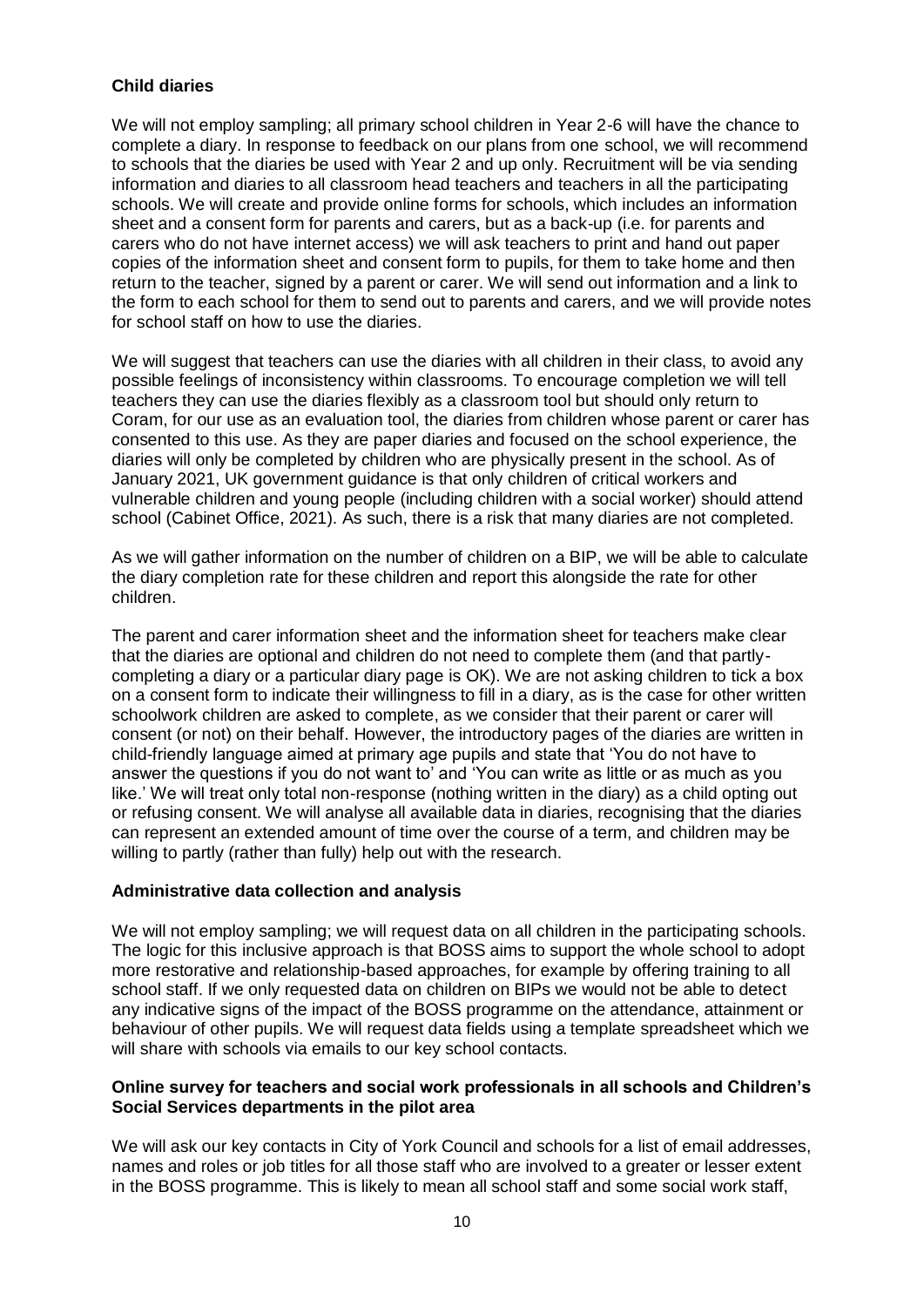including virtual school staff. We will distribute our survey via email and send reminders to non-respondents. If a school prefers (we will sign data sharing agreements with each school) the emails may be sent by the school rather than by Coram. This will allow us to explore perceptions of BOSS, training received and other interactions with the programme by school staff, and how this may vary by school and by role. That is, we will report descriptive statistics on respondents' answers to closed questions in aggregate, and provide breakdowns by role and school. In respect of qualitative data (responses to open questions) we will follow the same approach to analysis as for the interview data and comments written in diaries by children (see Analysis section below).

#### **Site visit including case file review**

We have selected Hob Moor Community Primary Academy for our site visit as it is the most representative school of the participating schools, based on a review of published data (Department for Education (DfE), 2020c). Hob Moor has the most typical number of pupils (313, compared to the overall average of 314). Hob Moor's predecessor school received an Ofsted rating of Good in 2013.

We will discuss the timing of a visit with our key contact in the school, aiming to minimise disruption. We aim to include: a short introductory meeting with a member of the senior leadership team in order to put the school in context; a meeting with an administrator or other school staff member able to help us access and understand the case files we will review; and a debrief on the day with a member of the senior leadership team. In the event of Covid-19 making an in-person visit impossible, we will discuss with Hob Moor Community Primary Academy how to achieve the same objectives remotely by making alternative arrangements.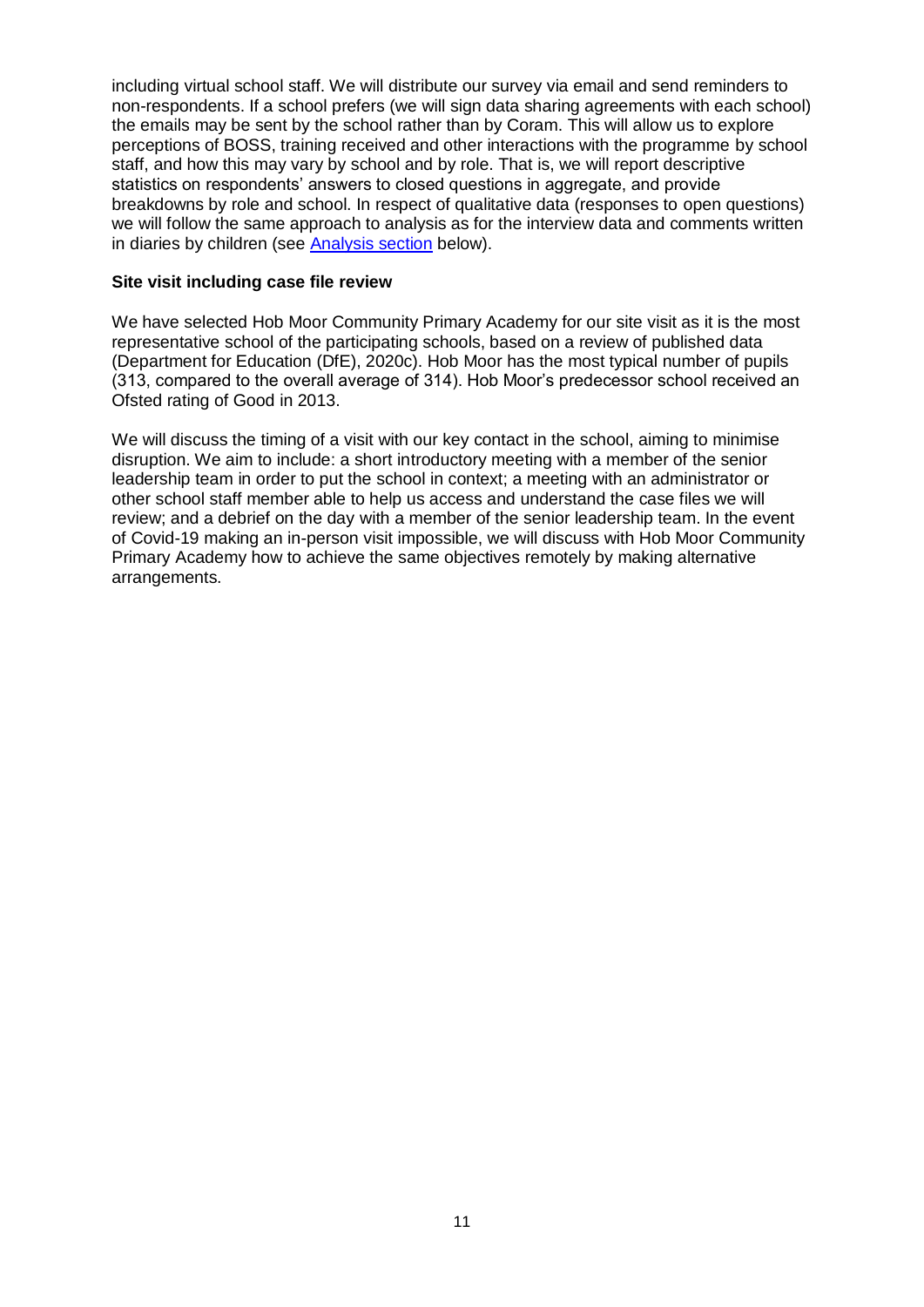-

<span id="page-11-0"></span>

| <b>Data Collection Method</b>                                                                                                                                                                                                                | <b>Sample Size</b>                                                                                                                                                                                                                                                 | <b>Collection Timeline</b>                                                                                                                                                                                                              |
|----------------------------------------------------------------------------------------------------------------------------------------------------------------------------------------------------------------------------------------------|--------------------------------------------------------------------------------------------------------------------------------------------------------------------------------------------------------------------------------------------------------------------|-----------------------------------------------------------------------------------------------------------------------------------------------------------------------------------------------------------------------------------------|
| Semi-structured 1:1 interviews<br>with participants: children,<br>parents and carers, teachers,<br>and social workers (in person or<br>by video conference or phone,<br>according to interviewee<br>preference and Covid-19<br>restrictions) | 60 interviewees, made up<br>of:<br>15 staff including teachers<br>in participating schools<br>15 social<br>workers/professionals in<br><b>CSS</b><br>15 parents and carers of<br>children who have<br>engaged with the BOSS<br>programme<br>15 children with a BIP | Mid-February-end<br>March 2021                                                                                                                                                                                                          |
| Child diaries (physical booklets<br>completed by children in school<br>setting on teacher prompting, up<br>to daily)                                                                                                                         | Up to approx. 1,874,<br>depending on levels of<br>parental and carer consent<br>and compliance of school<br>staff                                                                                                                                                  | Spring term 2021                                                                                                                                                                                                                        |
| Administrative data collection<br>and analysis (child-level)                                                                                                                                                                                 | Up to approx. 2,500 rows<br>(children), depending on<br>data completeness, or more<br>given that the request will<br>cover multiple years, and<br>school rolls change every<br>year                                                                                | Request 1 July 2021,<br>deadline end July 2021,<br>data covers each of the<br>3 terms of academic<br>year 2020/21, plus<br>existing statistics for<br>academic years<br>2019/20, 2018/19 and<br>2017/18 as a<br>comparison <sup>1</sup> |
| Online survey for teachers and<br>social work professionals in all<br>schools and CSS departments<br>in the pilot area                                                                                                                       | Up to approximately 100                                                                                                                                                                                                                                            | Circulate to staff 1<br>March 2021, deadline<br>end March 2021                                                                                                                                                                          |
| One day site visit including case<br>file review                                                                                                                                                                                             | 8 case files (8 children)                                                                                                                                                                                                                                          | First half of 2021, exact<br>timing to be discussed<br>with the school                                                                                                                                                                  |

 $1$  We will request annual data but schools may provide termly data for previous years. If so we will carry out analysis to summarise the data to annual figures, for example adding together the number of unauthorised absences across terms to form an annual total.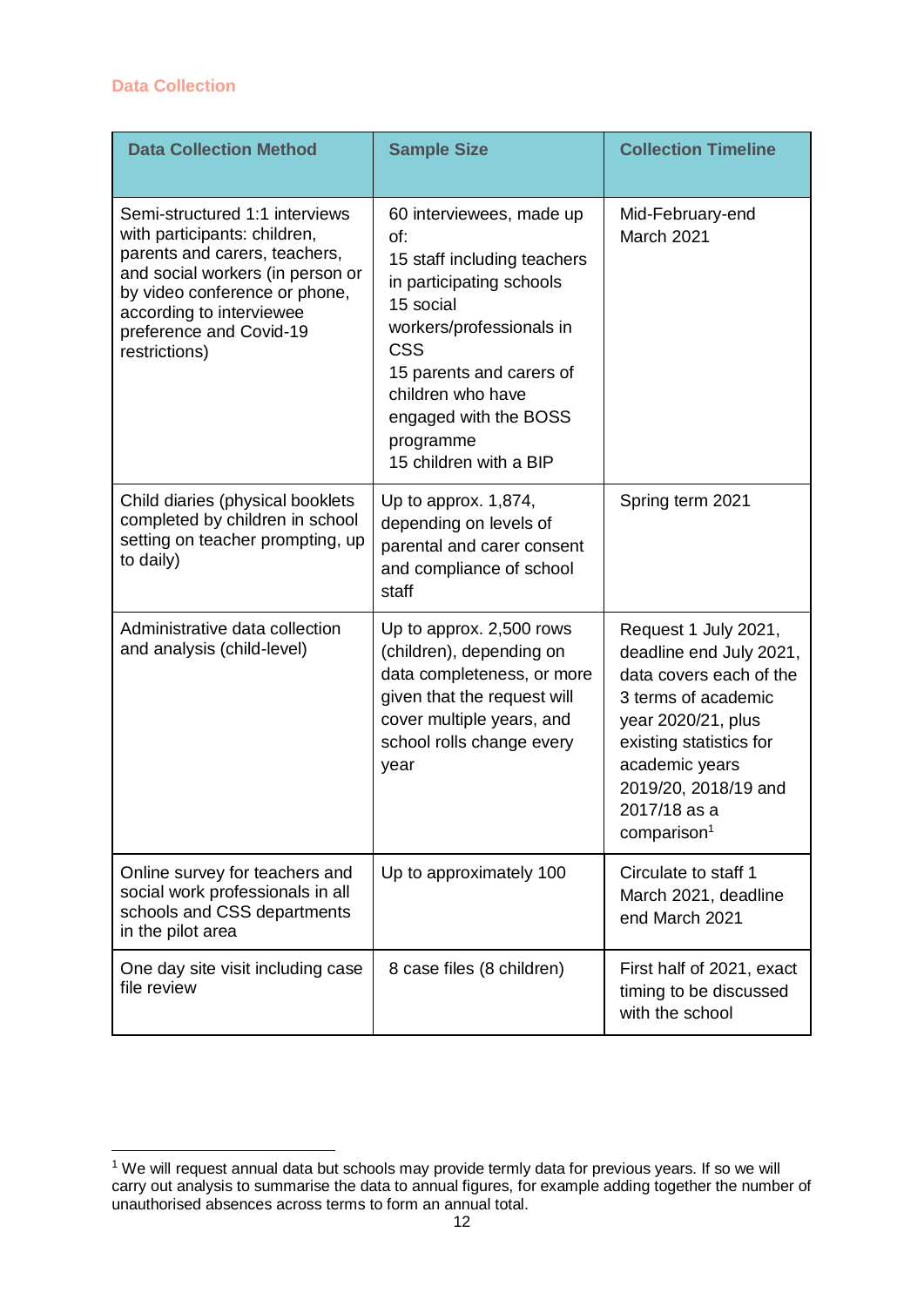More details on each method below:

### **Interviews**

The interviews will explore how the programme is working for all stakeholders and ensure that we hear the voice of the child. The draft topic guides will be finalised after the first few pilot interviews.

We will spread the interviews across the 8 schools, meaning that we will carry out at least one of each of the following in each school:

- 15 staff including teachers in participating schools;
- 15 social workers and professionals in CSS who have a connection to the BOSS programme;
- 15 parents and carers of children who have engaged with the BOSS programme and
- 15 children with a BIP

#### **Child diaries**

We will ask that all children whose parent or carer consents record their experiences at the end of the day in the diaries once a week during Spring term 2021. We will suggest to teachers that they use the diaries flexibly so the diary may not be completed on the same day each week.

Diaries can be a good way of gauging their engagement with the school in terms of social interactions and the extent to which the children feel included in the school culture (Lämsä et al, 2012).

On each page, the diaries ask four short questions of children, and include space for written comments. Children are presented with two statements and asked whether they strongly agree, agree, disagree, or strongly disagree. The statements are: 'I love going to school' and 'I was able to do my work in school today'. The diaries also ask a multiple choice question: 'What went well in school today?', and children are able to choose up to four answers ('I got on with my classmates', 'I got on with grown-ups', 'I was able to listen' and 'I was listened to'). The final question is open-ended and asks: 'How has today been for you?'

The diaries will help us answer research question 3, about children's experiences of attending BOSS schools. A number of factors will influence children's reports so we will be cautious in any interpretation concerning evidence of effectiveness. However, we are interested in any change in BIP pupils' responses to the statements over the course of the term relative to non-BIP pupils' responses. We will report answers to each closed question in aggregate by week, by school by week, and by status by week (BIP pupils compared to non-BIP pupils). Given the small number of children on BIPs, smoothing may be required. We will produce graphics to show any patterns or trends, and allow a qualitative assessment of change or continuity.

We will ask teachers to indicate on the diaries at the end of term whether a child has been on a BIP. This will enable us to carry out analysis of these pupils, compared to other pupils, in their patterns of responses, to inform our findings on indicative evidence of effectiveness. That is, if BOSS is effective, we would expect increasingly positive answers over time from the pupils on BIPs relative to other pupils. However, we will triangulate evidence across methods as other patterns and interpretations are possible (for example, perceived benefits could accrue to pupils not on BIPs, whose classrooms are calmer, while pupils on BIPs might report more negative answers than others due to greater self-awareness or stigma).

We will thematically summarise the written text from the diaries (if sufficient text is available) and use the themes to supplement the emerging quantitative findings.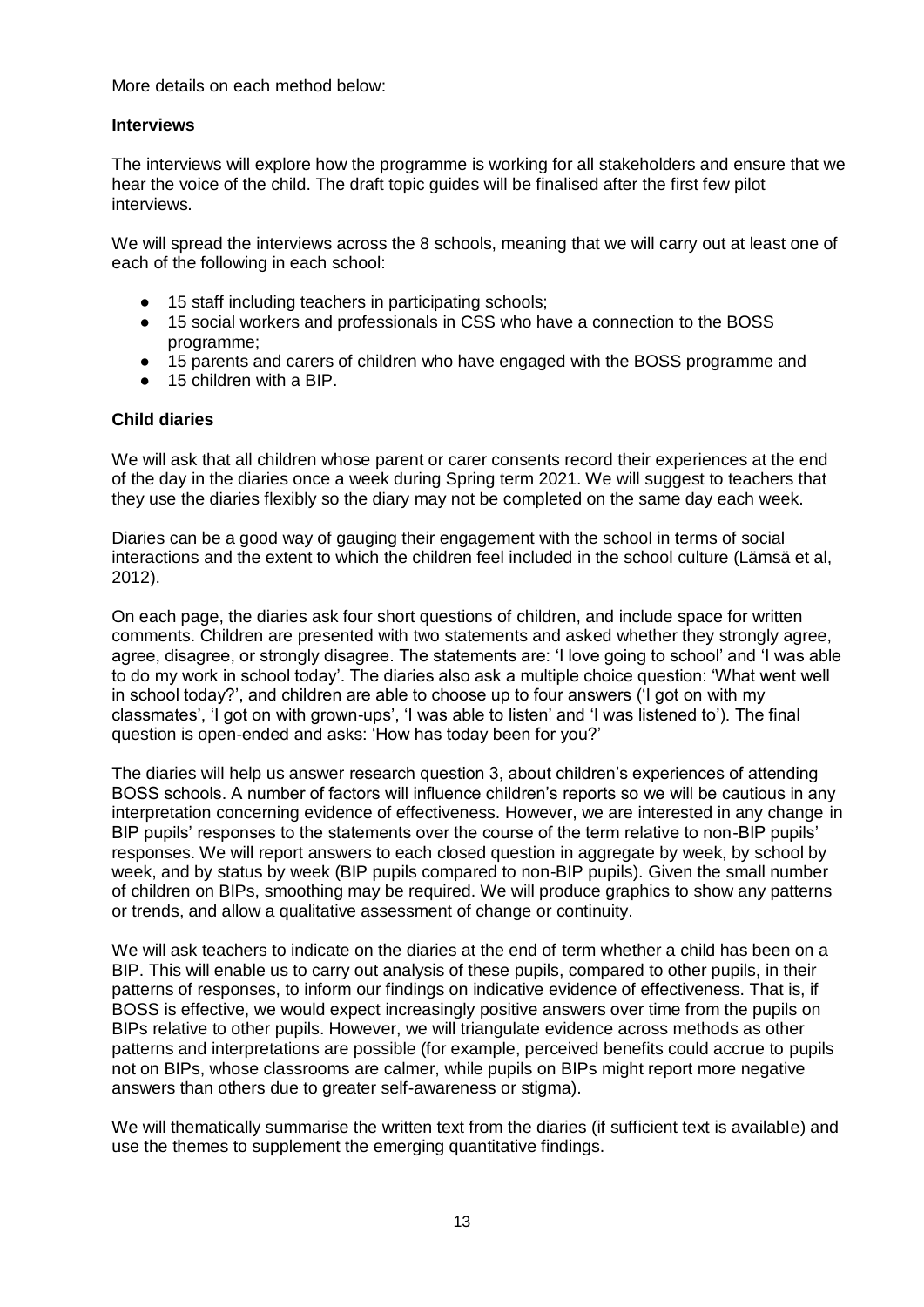Asking teachers to note the child's status (BIP or no BIP) after the diaries have been completed should avoid any possible stigma from this status being visibly indicated on the diary.

We will advise teachers that they may use the diaries as a classroom tool with children whose parents or carers do not return a completed consent form, but we will not use this as an evaluation tool. We have included a check, in the form of a tick-box on the diary, confirming whether consent from the parent or carer has been obtained. If we receive back from schools any diaries with this unchecked, we will not enter or analyse the data.

### **Administrative data analysis**

We will work with participating schools to collect the following anonymised data for each child for the school year 2020/21, plus existing child-level statistics for academic years 2019/20, 2018/19 and 2017/18 as a comparison:

- Whether the child is on a BIP (2020/21 only);
- *Behaviour*: whether the child has been identified as displaying problematic behaviours (including the nature of these behaviours) (Strengths and Difficulties Questionnaire (SDQ) scores, and/or risk of exclusion score<sup>2</sup>, if available);
- *Exclusions*: school exclusions (temporary and permanent);
- *Attainment*: educational attainment data (standard teacher-assessed measures gathered for the DfE, to ensure consistency across the schools);
- *Attendance*: school attendance data (unauthorised absences);
- *Referrals*: whether a referral was made by the school to CSS by month (September 2020 to June 2021). For data on referrals to CSS for prior academic years, we will request the total numbers.
- Demographic and contextual information: date of birth, gender, ethnic group, postcode district, whether care experienced<sup>3</sup>, Free School Meals (FSM) and Special Educational Needs and Disabilities (SEND) status; and

Data for the school year 2020/21 for behaviour, education attainment, school attendance, school exclusions, and referrals to CSS will be requested by term (e.g. term 1 (autumn), term 2 (spring) and term 3 (summer)). Term 1 covers the period before BOSS was introduced. Term 2 will cover the period when BOSS was starting to being introduced, and Term 3 will cover the period of BOSS being fully implemented, when we would expect to start to see positive effects. See Annex 1 for the data fields we will be requesting.

### **Online staff survey**

-

In March 2021, we will circulate by email a link to a short survey for completion by school staff and social work professionals in all participating schools and the CSS department. We will gather email addresses and send survey invitations ourselves in order to track response rates per site and per role. Our surveys will cover their experience of implementing the BOSS intervention, and their perception of its impact on pupils with problematic behaviours. We expect that the survey will take staff 5-15 minutes to complete depending on their reading speed and the length of any comments they wish to type. We will send up to 3 reminders to non-respondents over the course of March 2021, giving staff 1 month to respond before the end-of-month deadline.

Our main method for our costs analysis, as described in the Costs Evaluation section below, will be to ask a contact in the school for indicative cost information, including caseloads, salaries and overheads, to compare to management information on the programme budget.

 $2$  In the Lincolnshire pilot of BOSS, at every BIP meeting, schools assessed the exclusion risk of individual children on a 0-10 scale, with 10 being the highest risk. The risk of exclusion was agreed by school staff and BOSS.

 $3$  Whether or not child has a social worker or had a social worker in the past (they are or were a child in need, on a child protection plan, or a looked-after child).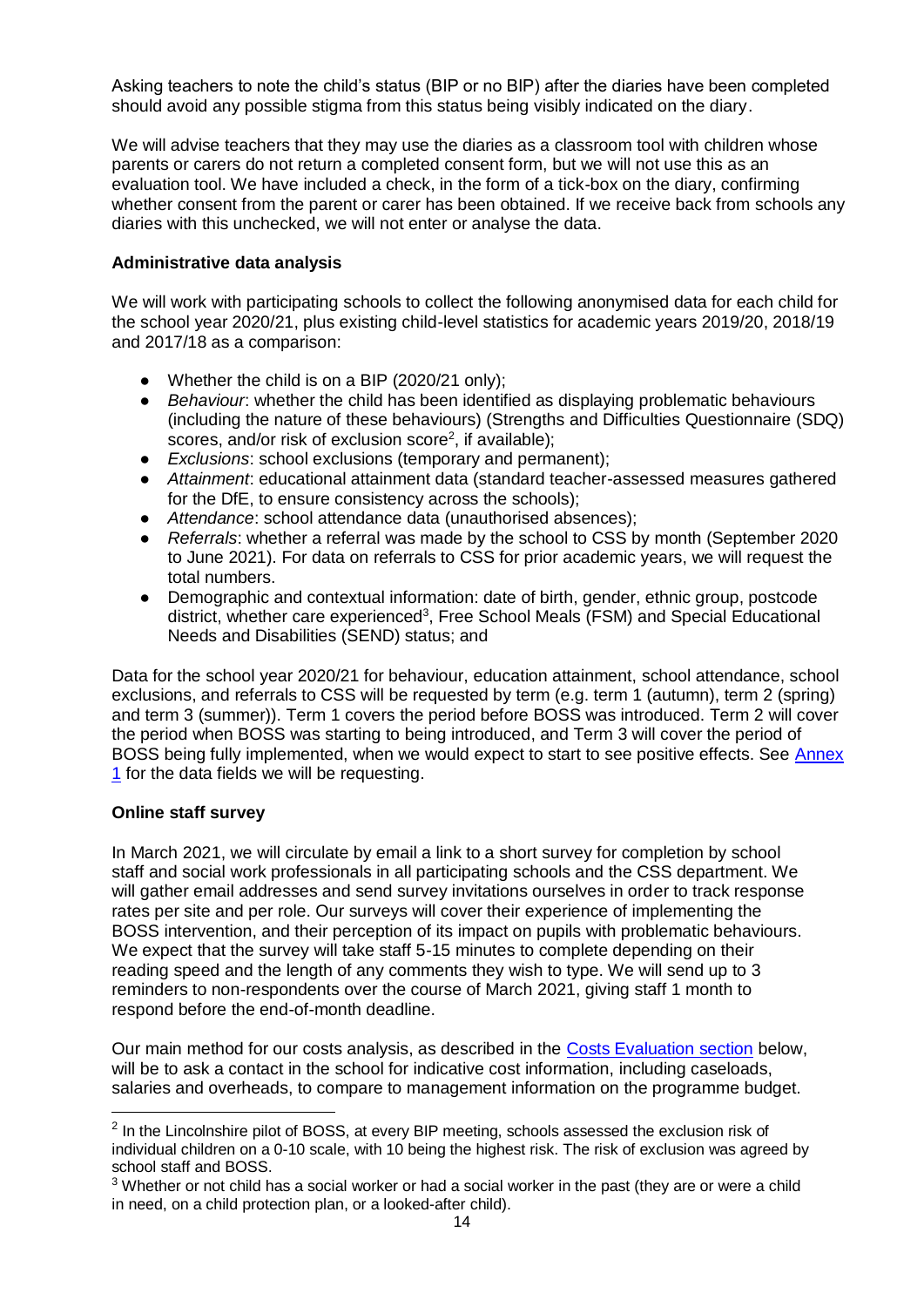However, we will take advantage of the online staff survey to provide additional evidence for triangulation against this. The questionnaire will ask staff to comment on how much (if any) extra time BOSS has taken, and any other costs for themselves, or that they are aware of.

### **Site visit including case file review**

We will aim to visit one school, Hob Moor Community Primary Academy, for a one day site visit in the first half of 2021. If possible we will carry out interviews with staff during this visit, but these will be conducted separately if staff timetables do not allow this. During the site visit we will review case files for a random sample of children, aiming for 8 (roughly 1 in 10 of those participating). The Risks section below sets out the adaptations we will make if Covid-19 restrictions make an in-person visit impossible.

# <span id="page-14-0"></span>**Analysis**

# **We will carry out descriptive quantitative analysis of the data**

Our analysis will be at child level but we will also aggregate the administrative data we receive from schools to school-level, which will help us describe overall outcomes.

We cannot say with certainty that the children referred for BIPs will be concentrated in particular year groups. However, if this proves the case, we will seek to focus our analysis on the specific year group(s). Family Action report that concentration is more likely to occur in KS2 as opposed to KS1 and reception.

The data we will collect on referrals will let us explore the possibility that BOSS increases confidence in schools to manage risk, rather than referring children to receive external help from children's services. We will describe trends over time in referrals across the participating schools in 2020/21 and in comparison to prior years.

We will carry out descriptive school-level analysis to examine whether the introduction of the BOSS programme may have had an impact on attainment, attendance, behaviour, exclusions and referrals to CSS relative to previous terms and years. Our analysis will include descriptive statistics (such as the mean and range) of each outcome for all the participating schools' children, as well as the BIP pupils.

### **We will carry out inferential quantitative analysis of the data**

We will carry out pre-post comparisons, as an improvement in outcomes among beneficiaries will be a necessary, but not a sufficient, condition for later evaluative work to establish causality.

We will carry out inferential analysis to establish the statistical significance of any difference in outcomes between the intervention year and prior years. Due to the current Covid-19 pandemic, one school has told us that the format of its 2020/21 assessment data is uncertain. However, we propose the following tentative plan. The nature of our final analysis plan will depend on the quantity of data received (such as the number of children on BIPs), nature of the data received (e.g. continuous, ordinal or nominal), its distribution, and quality.

We propose to use paired t-tests and Wilcoxon Signed-Rank tests. We will correct for multiple comparisons following WWCSC statistical guidance.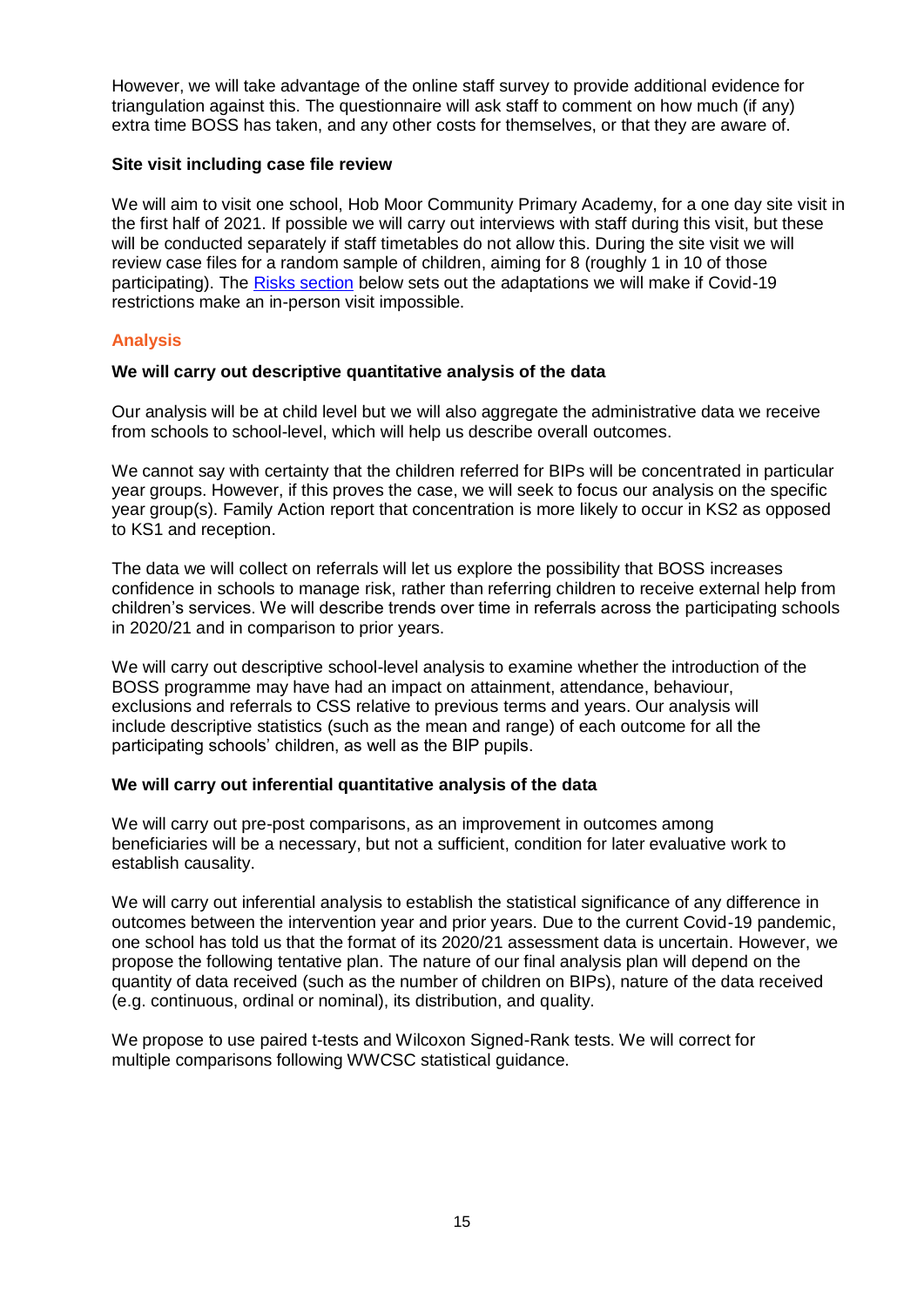| <b>Outcome</b>                                                                                                                                                                                                                               | <b>Proposed analysis</b>                                                                                                                                                                                                                           |
|----------------------------------------------------------------------------------------------------------------------------------------------------------------------------------------------------------------------------------------------|----------------------------------------------------------------------------------------------------------------------------------------------------------------------------------------------------------------------------------------------------|
| Attainment of BIP pupils in term 3 of<br>academic year 2020/21 compared to term 1<br>(teacher assessed)                                                                                                                                      | We expect that the measures provided by<br>schools will be absolute rather than relative.<br>So, due to the difficulty of contextualising<br>what progress would have been expected<br>by pupils anyway, our analysis will be<br>descriptive only. |
| Attendance of BIP pupils in term 3 of<br>academic year 2020/21 compared to term 1<br>(e.g. percentage of school days attended)                                                                                                               | We will carry out a paired t-test.                                                                                                                                                                                                                 |
| <b>Behaviour</b> of BIP pupils in term 3 of<br>academic year 2020/21 compared to term 1<br>(if available, Strengths and Difficulties<br>Questionnaire total difficulties score <sup>4</sup> and/or<br>risk of exclusion measure score, 0-10) | We will carry out a paired t-test for each<br>behaviour measure available.                                                                                                                                                                         |
| <b>Exclusions</b> of BIP pupils in term 3 of<br>academic year 2020/21 compared to term 1<br>$(0+)$                                                                                                                                           | It is possible that not enough exclusions are<br>observed for meaningful analysis; if so, our<br>analysis will be descriptive only.<br>If not, we will carry out a Wilcoxon Signed-<br>Rank test.                                                  |
| <b>Referrals to CSS</b> of BIP pupils in term 3 of<br>academic year 2020/21 compared to term 1<br>$(0+)$                                                                                                                                     | It is possible that not enough referrals are<br>observed for meaningful analysis; if so, our<br>analysis will be descriptive only.                                                                                                                 |
|                                                                                                                                                                                                                                              | If not, we will carry out a Wilcoxon Signed-<br>Rank test.                                                                                                                                                                                         |

We will use the software SPSS for our quantitative analysis and keep records of syntax for quality assurance purposes, to share with WWCSC, and for future archiving.

# **We will take appropriate steps to check and assure the quality of the data**

On receiving quantitative data from the administrative data request and survey, we will follow the standard Coram steps for data validation and checking, cleaning and quality assurance. We will merge the data from different schools into a single analytical dataset. For example, we will check for duplicates, and that no dates of birth of primary school children are in the future. Our quality assurance procedures entail review of work (both this initial work and the substantive analysis described below) by another member of the team. A second layer of quality assurance applies to key findings, which are subject to additional scrutiny by the Principal Investigator.

# **We will carry out a thematic analysis of the qualitative data**

For the qualitative data, we will use NVivo for analysis. We will carry out a thematic analysis of interview data using the framework approach to qualitative analysis (Ritchie et al, 2013). We will also review the children's diaries and undertake thematic analysis on the children's written responses. Depending on the volume of qualitative data we receive back from schools (both the number of diaries and the amount of text per diary), we will consider word

<sup>-</sup><sup>4</sup> normal 0-13; borderline 14-16; cause for concern 17-40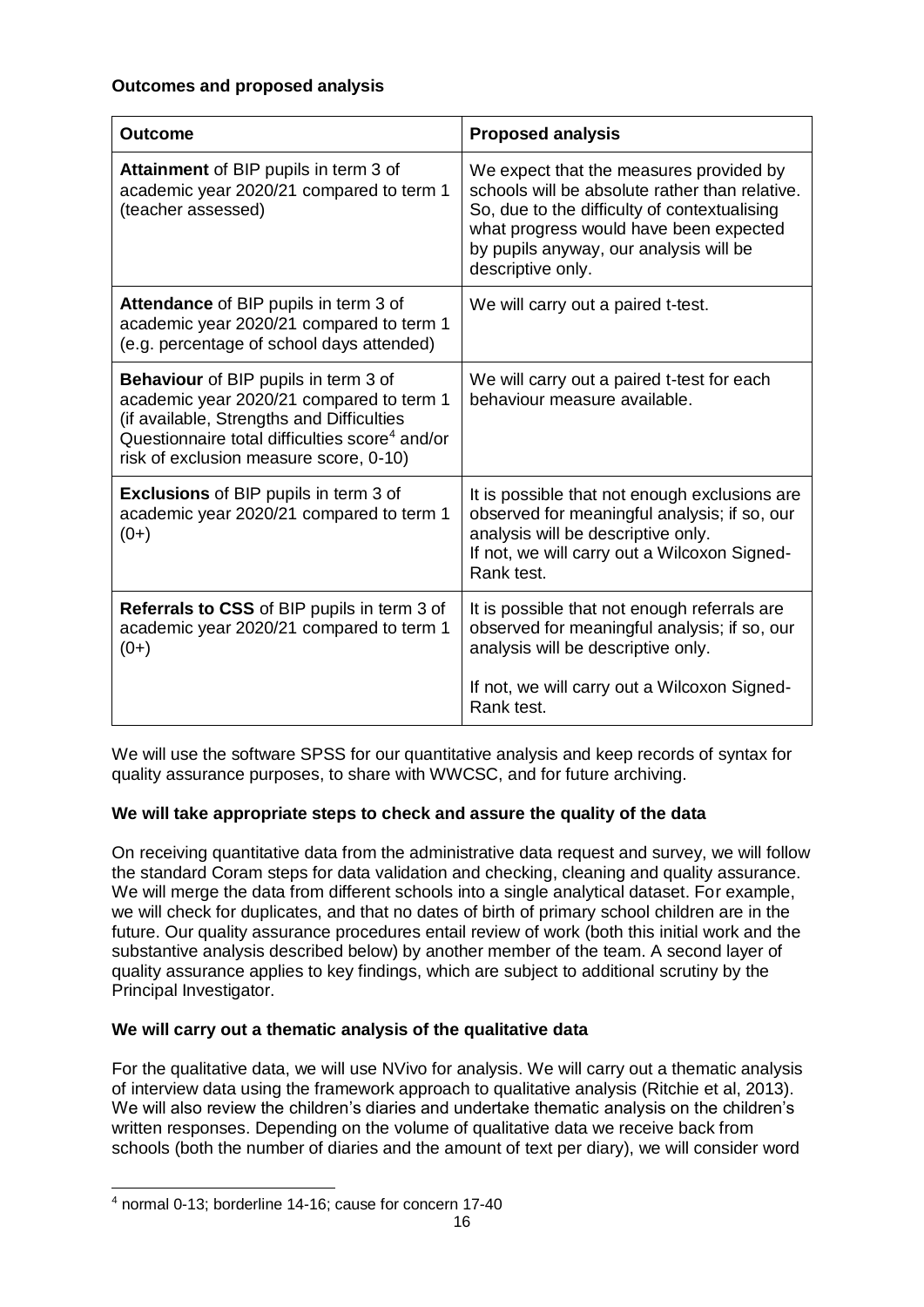frequency analysis. We will double code a percentage of documents. We will carry out a debrief discussion with all interviewers, once the final interview is complete, to begin a discussion on emerging themes which will continue through the period of qualitative data analysis, as part of QA.

### **We will triangulate our evidence across the different methods**

Given the mixed methods and levels of analysis required (child, family, class, and school) we will triangulate our findings and synthesise overall findings and recommendations for future policy, practice and evaluation.

### <span id="page-16-0"></span>**Indicative evidence of impact analysis**

Our approach is mostly in line with stage 4 of Asmussen et al (2019) meaning we will put in place the foundations needed for later more robust impact evaluation. Some of our secondary research questions (Q7 to Q11) relate to early evidence of impact. Our findings will be tentative and clear about the limitations of the evaluation design and methods, and threats to internal validity. However aspects of our design (comparison years of administrative data, and triangulation across methods) will enable us to rule out some of the competing explanations for any changes we observe. Our final report will make recommendations for future evaluation.

### <span id="page-16-1"></span>**Cost Evaluation**

We will carry out a cost analysis to understand the costs of providing the BOSS programme in primary schools. We will report descriptively on the cost of the programme in total and by school, and how this compares to initial budgeted costs. We will carry out a cost allocation with the aim of breaking down these overall figures into the cost per child in a school and the cost per direct beneficiary child (i.e. child on a bespoke individual behaviour plan). We will comment on any possible spill over benefits or costs for other pupils.

We will use the ingredient method (also known as the resource cost method) to itemise the resources necessary for the BOSS programme to be provided in schools. This method has been advocated by researchers as a means to develop cost estimates that reflects the value of all resources required for delivering a service (Boulatoff & Jump, 2007; Levin & McEwan, 2001).

To enable this analysis, we will ask school contacts to send us information on their actual costs in academic year 2020/21. We will asks schools to provide information on direct and indirect costs which include:

- fixed costs e.g. salaries, and overheads and
- cost of personnel resources e.g. direct staff time spent on BOSS related activities as well as administrative time spent on the programme as measured by timesheets or other records (such as records of the duration of training) if available, and cost of non-personnel resources e.g. supplies and materials.

We will send schools a form to complete, requesting the above information, to ensure that we receive information in a consistent format.

We will then compare this information to the management information on the programme budget which we will request from Family Action in August 2021, as late as possible in fieldwork, to ensure these figures are as up-to-date and complete as possible. We will also compare schools' actual costs with their initial budgeted costs for the year. Our combination of methods will let us produce initial estimates of the potential cost per change in child outcome, such as the cost of avoiding exclusions if the findings of later, more robust, evaluation were positive. Our process evaluation interviews will allow us to explore comparisons with business-as-usual costs (i.e. whether BOSS displaces time that would otherwise be spent on pupil behaviour, or is additional).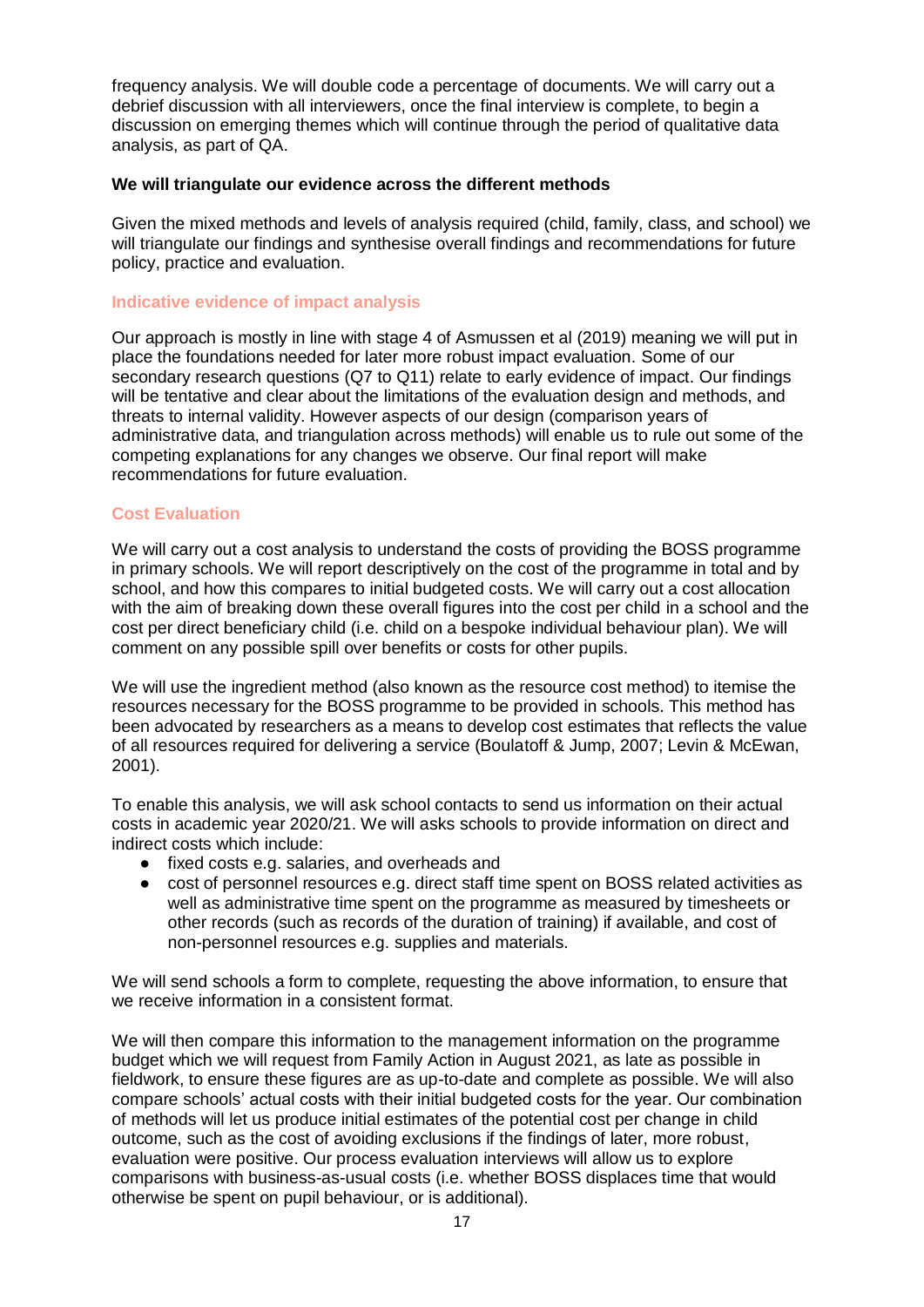# <span id="page-17-0"></span>**Ethics**

Following Coram's Research Ethics Policy (Coram, 2020) we sought ethical scrutiny through Coram's Research Ethics Committee. We received a favourable opinion in December 2020. The table below discusses some of the ethical considerations specific to this study.

| <b>Ethical</b><br><b>Consideration</b>                                                                                   | <b>Mitigation</b>                                                                                                                                                                                                                                                                                                                                                                                                                                                                                                                                                                                                                                                                                                                                                          |
|--------------------------------------------------------------------------------------------------------------------------|----------------------------------------------------------------------------------------------------------------------------------------------------------------------------------------------------------------------------------------------------------------------------------------------------------------------------------------------------------------------------------------------------------------------------------------------------------------------------------------------------------------------------------------------------------------------------------------------------------------------------------------------------------------------------------------------------------------------------------------------------------------------------|
|                                                                                                                          |                                                                                                                                                                                                                                                                                                                                                                                                                                                                                                                                                                                                                                                                                                                                                                            |
| Interviewing<br>vulnerable<br>children and<br>parents                                                                    | Family members will be compensated for their time at more than the<br>national living wage for an hour. We will tell interviewees that interviews<br>will last up to 60 minutes but not end interviews abruptly after 60<br>minutes if interviewees have more to say. Interviews with children may<br>be shorter than this but we will give interviewees their voucher<br>whatever the length. We will check whether the child or adult has had a<br>chance to look over the information sheet and offer to go over it with<br>them or answer any questions before beginning.                                                                                                                                                                                              |
|                                                                                                                          | As part of our introductory remarks we will make clear that the<br>interviewee does not have to answer every question and can stop the<br>interview at any time or take a break without giving a reason and<br>without missing out on the voucher.                                                                                                                                                                                                                                                                                                                                                                                                                                                                                                                         |
|                                                                                                                          | Discussing one's own or one's child's behavioural problems may leave<br>interviewees distressed. They may see their child on a BIP as a<br>reflection on themselves or find it distressing to discuss their parenting<br>or their child's 'bad' behaviour. So we will: end the child interviews on a<br>positive; provide contact details for Childline; and cover positive as well<br>as negative topics in the interviews. If an interviewee appears to<br>become distressed we will pause the interview and if they remain<br>distressed after a pause we will offer to abandon the interview. We will<br>not discontinue at any expression of negative emotion as family<br>members may feel some benefit from having the chance to talk through<br>their experiences. |
|                                                                                                                          | We will interview children and parents and carers in pairs, with one<br>lead interviewer and one lead note taker. We decided this after<br>considering the trade-off between the risk of making interviewees feel<br>outnumbered, and the risk of missing signs of distress i.e. while taking<br>notes. The lead interviewer will have experience of conducting<br>interviews on sensitive topics or with vulnerable groups. We will seek<br>interviewee consent to interviews being audio or video recorded and<br>take notes if this consent is not given.                                                                                                                                                                                                               |
| Privacy and<br>confidentiality of<br>interviews,<br>which are likely<br>to be remote,<br>due to Covid-19<br>restrictions | We will prompt professionals to book a meeting room or otherwise<br>ensure they are able to speak to us from a private space. We will check<br>this at the beginning of the interview and rearrange if they are in an<br>open-plan office or school staffroom for example. Our topic guides<br>prompt interviewers to confirm that the interview will be confidential<br>('It's important that you know that I won't tell anyone else what you tell<br>me – unless you tell me anything which suggests that you or someone<br>else may be at risk of serious harm. Does that make sense?').                                                                                                                                                                                |
|                                                                                                                          | For interviews with family members we will also check whether they are<br>in a quiet, private place. We will make this clear while arranging<br>interviews (for example to enable children who share bedrooms to pick                                                                                                                                                                                                                                                                                                                                                                                                                                                                                                                                                      |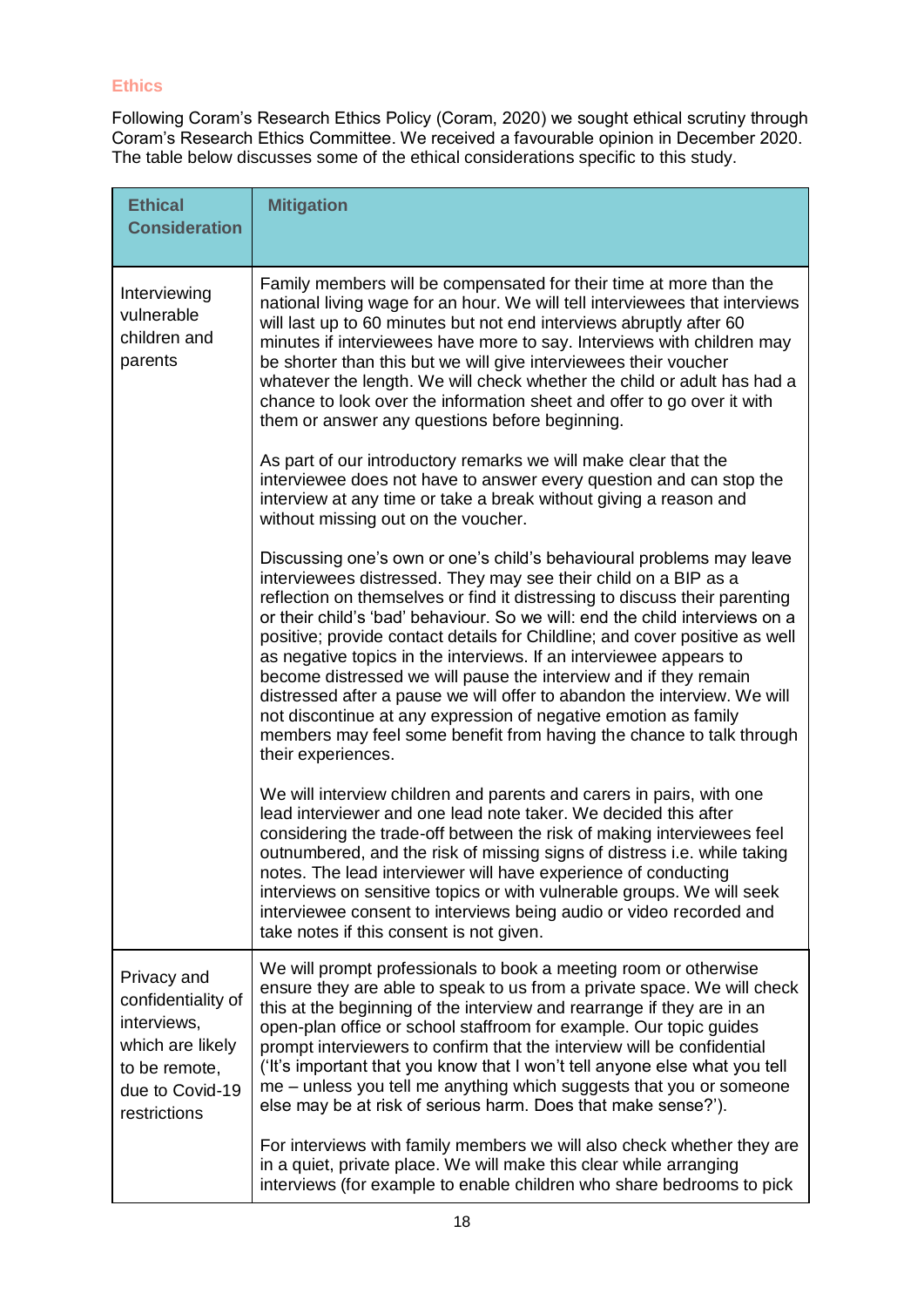|                                                                                                                                    | a time when their sibling will not be present). We will offer children who<br>we interview by video conferencing software the option of leaving off<br>their video feed, if this would make them feel more comfortable.<br>We will offer interviewees who we meet in person the option of a<br>neutral location such as a café or park, subject to the conditions that it                                                                                                                                                                   |
|------------------------------------------------------------------------------------------------------------------------------------|---------------------------------------------------------------------------------------------------------------------------------------------------------------------------------------------------------------------------------------------------------------------------------------------------------------------------------------------------------------------------------------------------------------------------------------------------------------------------------------------------------------------------------------------|
|                                                                                                                                    | is suitable (in allowing privacy, and not too noisy as to impede voice<br>recording).                                                                                                                                                                                                                                                                                                                                                                                                                                                       |
|                                                                                                                                    | We recognise that in both video conference and telephone interviewing<br>it is impossible to be certain that an interviewee is alone. If it becomes<br>clear that another person is present in interviews, we will note this and<br>take it into account in analysis, as it may affect responses.                                                                                                                                                                                                                                           |
|                                                                                                                                    | It is likely that parent and carers will be present at least at the start and<br>end of interviews with children, to facilitate use of technology and<br>confirm consent, and some may prefer to be present throughout. We<br>will make it clear that it is their child we wish to hear from, though we<br>anticipate that some parents may answer some questions, or expand<br>on some questions, on their child's behalf. Recognising that this may<br>affect child responses, we will note this and take it into account in<br>analysis. |
|                                                                                                                                    | Each interview will be separate, in that we will not interview children<br>and parents and carers in the same family, or their teacher.                                                                                                                                                                                                                                                                                                                                                                                                     |
|                                                                                                                                    | Our notes/transcripts will be saved securely in the Impact & Evaluation<br>Team S: drive folders which are only accessible to Impact & Evaluation<br>team members.                                                                                                                                                                                                                                                                                                                                                                          |
|                                                                                                                                    | For remote interviews we will use a telephone call or any video<br>conferencing platform suggested by the interviewee, as long as Coram<br>IT advises it is secure for this purpose.                                                                                                                                                                                                                                                                                                                                                        |
| Protecting<br>children from<br>the potential of<br>stigma from<br>participating in<br>the research<br>and being on a<br><b>BIP</b> | We will use careful and generic language in our written and verbal<br>communications to avoid stigmatising children and parents and carers,<br>who may in any case not be aware of the BOSS programme or may not<br>know it by that name.                                                                                                                                                                                                                                                                                                   |
| The<br>gatekeeping<br>role of schools                                                                                              | We will work with schools, taking into account factors such as<br>interviewer safety, but ultimately make an independent choice of who to<br>approach for interview. We would not wish to approach a family if the<br>child's school was aware they were in the middle of a crisis, for<br>example. We hope the balance of interviews across schools (15<br>children across 8 schools) will allow us to speak to a range of children.                                                                                                       |
|                                                                                                                                    | In our case file review: if a site visit to one of the schools takes place (if<br>Covid-19 restrictions permit) we will be able to ensure we select files<br>for review from the population of children. If the site visit is remote, we<br>will try to ensure both data security and that our independent choice of<br>files is not compromised. This will be discussed with the school but                                                                                                                                                |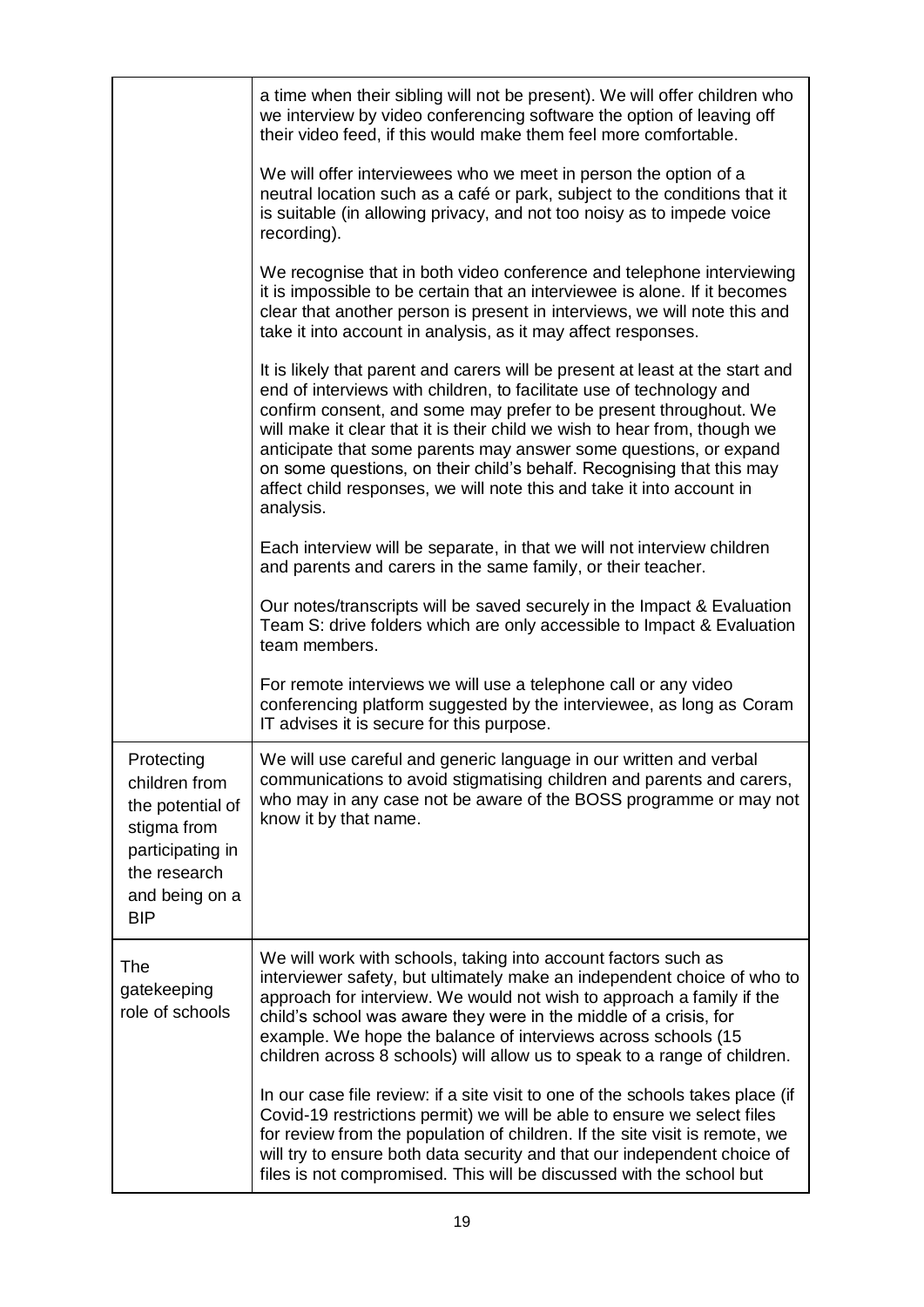|                                                                              | may entail screen sharing, requesting documents, or other ways to<br>ensure Coram makes the selection.                                                                                                                                                                                                                                                                                                                                                                                                                                                                                                                                                                                                                                                                                                                                                                                                                                                                                                                                             |
|------------------------------------------------------------------------------|----------------------------------------------------------------------------------------------------------------------------------------------------------------------------------------------------------------------------------------------------------------------------------------------------------------------------------------------------------------------------------------------------------------------------------------------------------------------------------------------------------------------------------------------------------------------------------------------------------------------------------------------------------------------------------------------------------------------------------------------------------------------------------------------------------------------------------------------------------------------------------------------------------------------------------------------------------------------------------------------------------------------------------------------------|
| Potentially<br>causing<br>additional<br>burden to<br>schools                 | We will offer schools the opportunity to select their preferred timing of<br>interviews across February and March. We will be flexible in arranging<br>interviews with teachers on different days of the week and times of day.<br>We will offer a range of dates to the school we select for our site visit.<br>We will test the online survey to ensure it is as short as possible before<br>disseminating it, and honestly report the time it takes in minutes to help<br>people plan their time. We will only chase non-respondents.                                                                                                                                                                                                                                                                                                                                                                                                                                                                                                           |
| The risk of<br>children,<br>parents/carers<br>or staff being<br>identifiable | We will need the real names of children, parent and carers' and staff in<br>order to arrange interviews but notes and transcripts will be anonymous<br>(using a pseudonym or initials) from the beginning. Each interview will<br>be separate, in that we will not interview children and parents and<br>carers in the same family, or their teacher. In writing up our analysis we<br>will not attribute any quotes or accounts to named schools, but will<br>state that the intervention took place in the 8 York primary schools,<br>which we will name. We will not report exact job titles or roles, but<br>instead generalise, for example using the terms 'programme worker' or<br>'programme manager' to attribute quotes. We will ensure that not<br>enough detail on specific family circumstances is included to allow an<br>individual or family to be identifiable. This goes both for the reporting<br>and for the whole qualitative data corpus, which we plan to deposit in<br>an academic data archive at the end of the project. |
| <b>Risks to</b><br>interviewers                                              | In advance of each visit to York for fieldwork, a full risk assessment will<br>be completed, taking into account Covid-19 related risks. Coram<br>researchers will exercise caution and common sense, and follow<br>Coram's safeguarding policy and procedure and Coram's lone working<br>policy (we plan to carry out interviews in pairs, but this may not always<br>be possible). The policy requires a line manager or colleague to know<br>where staff are working, who they are seeing, and what time they<br>expect to leave; and requires staff to telephone the office at the point of<br>leaving and on arrival at the destination; and requires staff to provide<br>their line managers with contact numbers for next of kin, in case of an<br>emergency. In respect of Covid-19, in the event of the Coram risk<br>assessment and school rules and arrangements coming into conflict,<br>we will adopt the more conservative of the two options.                                                                                       |

### <span id="page-19-0"></span>**Data Handling**

We have carried out a Data Protection Impact Assessment (DPIA) covering all methods, which is available on request and goes into more detail than the discussion below.

Our legal basis for processing personal data will be legitimate interests in the case of the administrative data request and case file review. In the case of the interviews, diaries and survey our legal basis will be consent. We will provide schools with a copy of an information sheet (privacy notice) and consent form for all parents and carers, covering the diaries and administrative data. A separate additional info sheet (privacy notice) will be shared with the parents and carers we approach to ask for an interview.

Specifically, local authorities need to fulfil their duties in the Children Act (1989) to provide families with the information and support necessary to enable participation in decisions (such as decisions on which school-based behaviour programmes to take part in), and to do this, they need evidence on effectiveness. Our evaluation will provide the basis for this. We are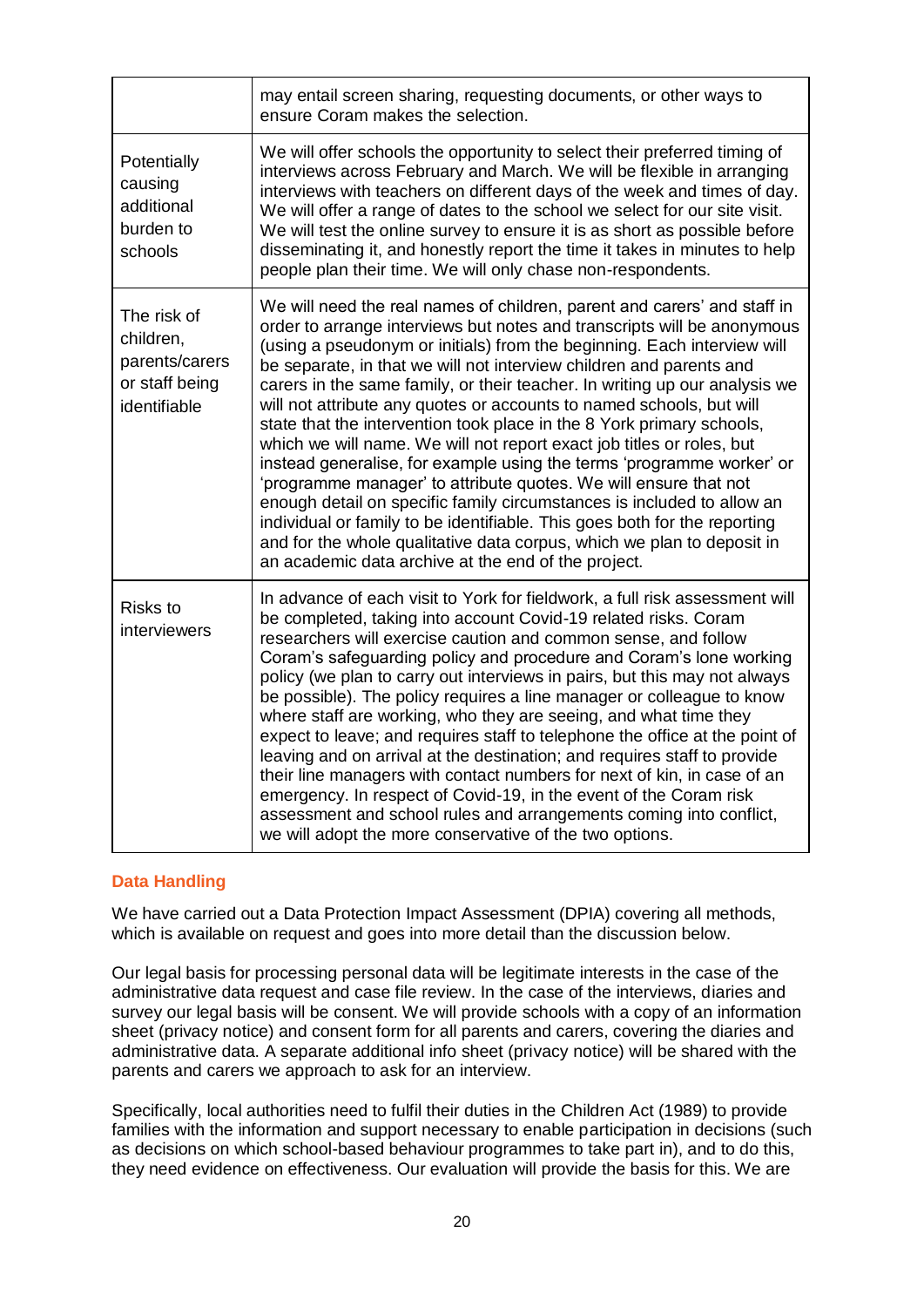not aware of any other way to perform this task in a less intrusive way (alternative ways would involve more intrusive data collection on child outcomes directly from families).

It is a reasonable expectation that local public services' data will be used for evaluation purposes. In line with HM Treasury guidance (Magenta book, 2020), evaluation should be carried out of the uses to which public money is put.

Coram and WWCSC will be the joint data controller, and Coram the data processor.

The additional condition for processing the special category data on ethnic group is Article 9(j) of the Data Protection Act (DPA) (2018) (Archiving, research and statistics). Previous research and statistics show a link between some of our outcomes of interest and demographic characteristics, so we wish to explore these issues in relation to this programme.

We will agree data sharing agreements with each school, covering the data request, survey, interviews, diaries, and, in respect of one of the schools, case file review. The data will be pseudonymised in that we will ask for potentially identifying details, such as the child's ethnic group, but not their name. The method for transferring the data may vary according to school preference but we will suggest the use of a secure file transfer application such as egress.

Teachers and other school staff such as teaching assistants may be able to read child diaries, as they may help pupils to complete them, and because they may have access to the partly-completed diaries, which are likely to be stored in classrooms during Spring term 2021. This is also the case for other written work children complete in class. The diary includes space for the child's initials rather than their name, and the questions and prompts are not sensitive (and are positively framed), but there remains a risk that children would feel uncomfortable or self-conscious in what they write or draw being accessible to others. Our information sheet for teachers asks teachers to make clear to pupils that the diaries are optional, and suggests they are not to be left lying around the classroom, and be stored in a locked cupboard when not in use, if one is available. Diaries will be returned to Coram via courier or recorded delivery by school staff, or will be collected in person by Coram. There is a risk that posted diaries may become lost or teachers might lose or forget to include diaries when returning them, which is why the diaries will not include the child's name or any sensitive questions.

To ensure data minimisation and quality we will work with our funder, schools and York council before finalising our instruments, and we will carry out a range of quality assurance checks and cleaning, including querying the data with schools as needed.

We have considered the necessity and proportionality of our plans. We could approach families directly to ask about child outcomes (like their child's attainment) but we consider that this would be more burdensome and result in lower quality data than asking schools directly as part of the administrative data request. We do not expect that there are any other ways we could gather the diary, case file or survey data. We could carry out focus groups instead of interviews but this would not be as confidential.

Information sheets (privacy notices) will be distributed to parents and carers, children, and staff. There will be separate versions of the information sheets for interviewees, survey respondents (i.e. the front page of the questionnaire) and diaries. Below is a list of the different versions of the information sheets:

- information sheet for parents and carers interviews;
- $\bullet$  information sheet for children interviews:
- information sheet for staff interviews:
- information sheet for teachers and school staff diaries;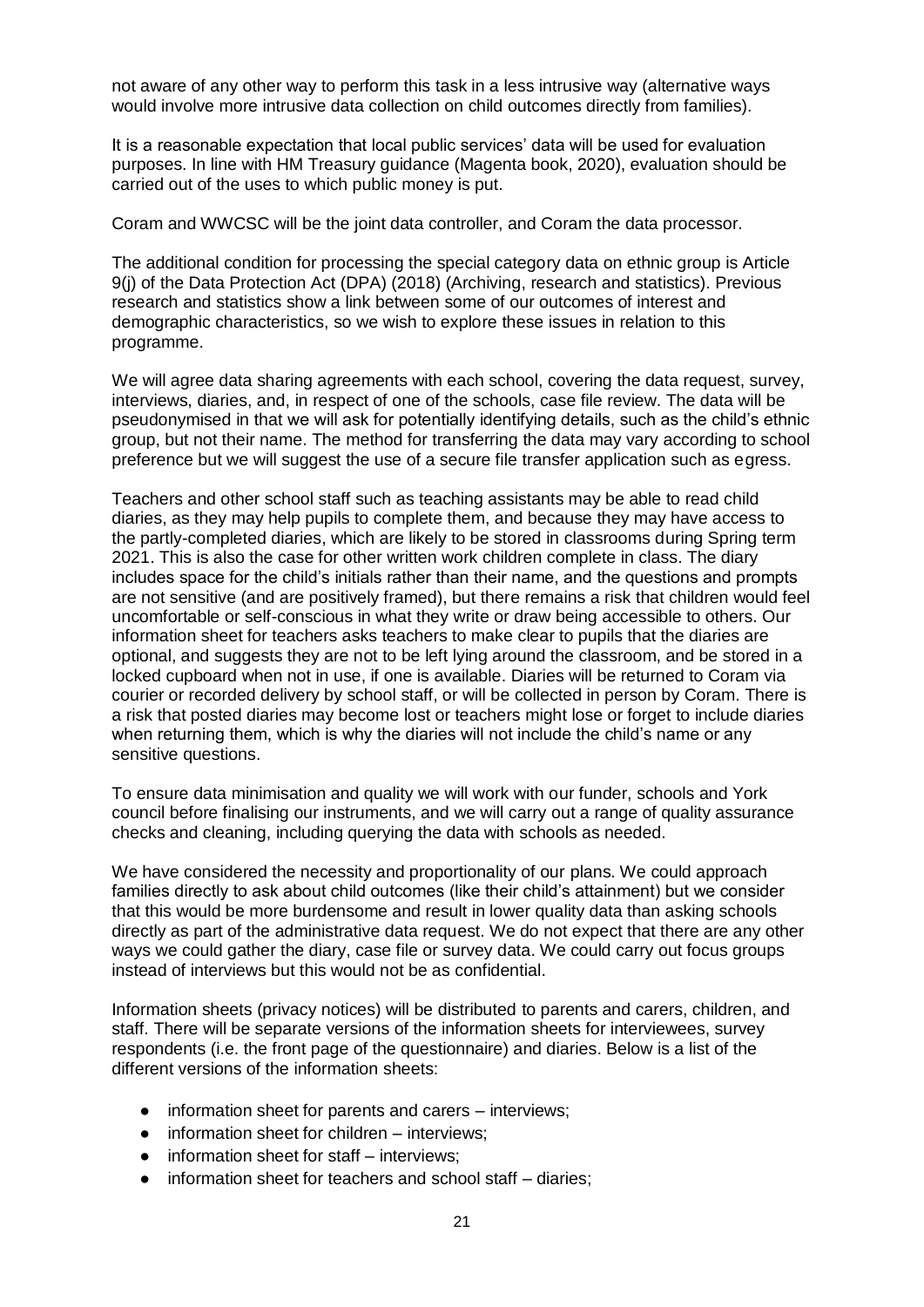• information sheet for and consent form for parents and carers – diaries, data request and case file review

We will establish an online form for each school to use to provide privacy notice information and gather electronic signatures from parents and carers who wish to consent to Coram analysing their child's diary. We will provide each school with their own online account where the form will be stored. Schools will receive login details and a password which they will be asked to change the first time they login to their account. As a backup and for parents without internet access, we will also provide schools with an electronic version of the information and consent form for printing and handing out to pupils to take home. The school will administer the process; Coram will set up the accounts but will not have access to or receive parents' and carers' email addresses.

Coram IT's usual data security procedures will be followed such as maintenance of a firewall and anti-virus software. Project files including administrative data and interview notes and transcripts will be saved in the Impact & Evaluation Team project folder which is only accessible to members of Coram Impact & Evaluation Team. The files will remain saved in the project folder until 12 months after publication of the main final report, planned for November 2021, so November 2022. This is to enable the evaluation team to respond to any queries on the data analysis received after publication, which - in their experience - tend to come in gradually following a report's publication.

# <span id="page-21-0"></span>**Personnel**

- Dr Sarah Taylor, Group Head of Impact & Evaluation, will be the principal investigator.
- Hannah Lawrence, Senior Research and Evaluation Officer, on return from maternity leave in 2021 will lead on day-to-day project management, including stakeholder liaison.
- Anita Chandra, Senior Research and Evaluation Officer, will lead on day-to-day project management until Hannah's return from maternity leave.
- Anna Ludvigsen, Research Associate, will lead on qualitative methods.
- Emma Borjes, Research and Evaluation Officer, will contribute to data collection and analysis, interviews and project management.

# <span id="page-21-1"></span>**Risks**

This section outlines the anticipated risks that may arise and steps we will take to mitigate against these.

| <b>Risk</b>                                                                                        | <b>Mitigation</b>                                                                                                                                                                                                                   |
|----------------------------------------------------------------------------------------------------|-------------------------------------------------------------------------------------------------------------------------------------------------------------------------------------------------------------------------------------|
| High<br>Covid-19 delays/hinders<br>fieldwork, or reduces access<br>to sites, data and interviewees | Back-up plans to carry out fieldwork remotely; flexible<br>timetable with interviews front loaded in case of delay;<br>staying in touch with sites, Family Action and WWCSC<br>Residual risk: medium                                |
| <b>Medium</b><br>Drop-out of one or more<br>schools from the programme                             | Regular communications, coordinating with WWCSC and<br>Family Action, and tailored as appropriate where Coram<br>services operate in a school; if necessary, reallocation of<br>fieldwork to other schools<br>Residual risk: medium |
| Medium                                                                                             | Flexible timetable; staying in touch with sites, Family Action<br>and WWCSC                                                                                                                                                         |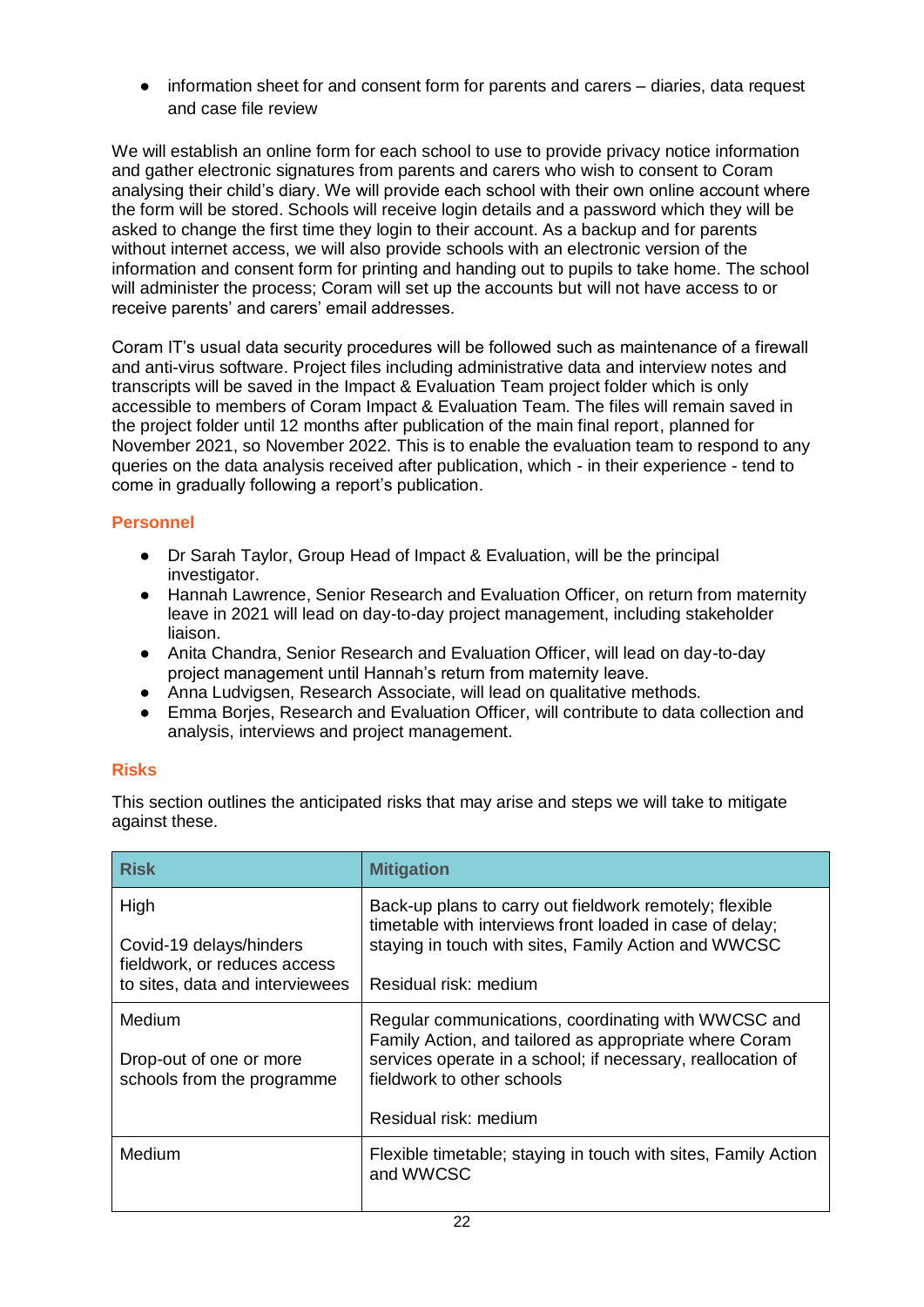| Slow start to BOSS<br>programme                                                                                                               | Residual risk: low                                                                                                                                                                                                                                                                                                                      |
|-----------------------------------------------------------------------------------------------------------------------------------------------|-----------------------------------------------------------------------------------------------------------------------------------------------------------------------------------------------------------------------------------------------------------------------------------------------------------------------------------------|
| Medium<br>Variation across schools and<br>professionals in how BOSS is<br>implemented                                                         | Evaluation design which spreads fieldwork effort across<br>sites, to enable variation to be explored; online survey to<br>reach a range of staff<br>Residual risk: low                                                                                                                                                                  |
| Low<br>Child-level admin data or<br>diaries go astray on their way<br>from primary schools to<br>Coram, threatening privacy<br>and reputation | No child names written on diaries, clear communications<br>including timetable, warm-up and rehearsal and use of<br>research@coram.org.uk and key contacts in York council<br>and schools; provision of stamped addressed envelopes to<br>schools, use of courier, recorded delivery or pick-up by<br>Coram staff<br>Residual risk: low |
| Low<br>Admin data request - data<br>provided is inaccurate or out of<br>date                                                                  | Coordination with schools before finalising request; quality<br>assurance such as cleaning and checking; querying data<br>with schools as necessary; template to cover fields schools<br>must gather for other purposes; triangulation across<br>methods i.e. ask in survey/interviews about data quality<br>Residential risk: low      |

# <span id="page-22-0"></span>**Timeline**

| <b>Phase</b>                                                                                                                              | <b>Timing</b>                                              | Lead               |
|-------------------------------------------------------------------------------------------------------------------------------------------|------------------------------------------------------------|--------------------|
| Refine evaluation design,<br>data protection and ethical<br>considerations, work on<br>theory of change and logic<br>model                | November 2020-January 2021                                 | Sarah Taylor       |
| <b>Interviews</b>                                                                                                                         | Mid Feb-end March 2021                                     | Anna Ludvigsen     |
| Interim reporting                                                                                                                         | March 2021                                                 | Sarah Taylor       |
| One day site visit (or remote<br>equivalent if Covid-19<br>restrictions do not allow an in<br>person visit) including case<br>file review | February to July 2021, date to be<br>discussed with school | Anita Chandra      |
| Data request sent to schools                                                                                                              | Start July 2021 – deadline end August                      | Hannah<br>Lawrence |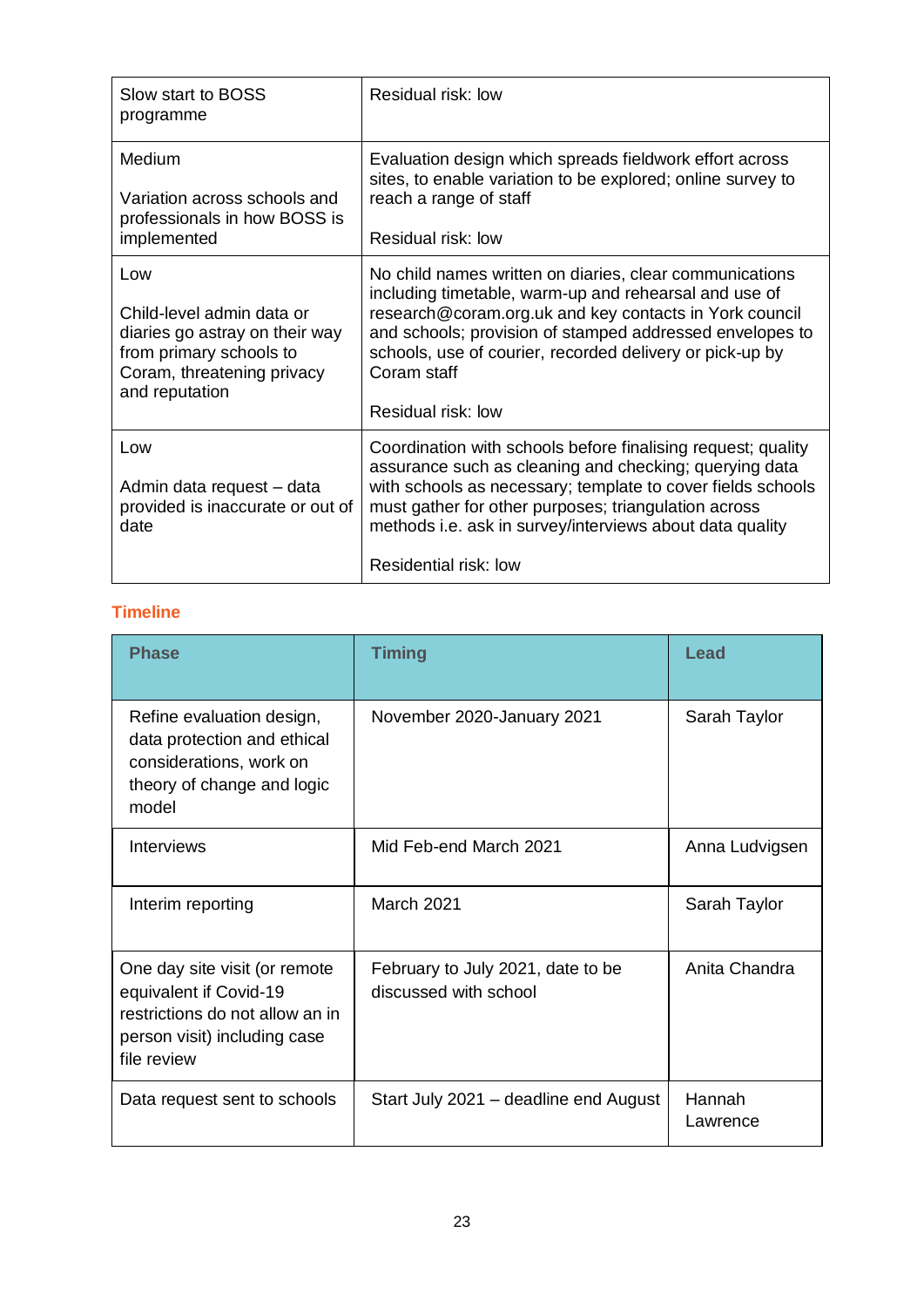| Request for management<br>information on programme<br>costs sent to Family Action | <b>July 2021</b>          | Hannah<br>Lawrence |
|-----------------------------------------------------------------------------------|---------------------------|--------------------|
| Data analysis, triangulation,<br>QA, drafting, review                             | August and September 2021 | All                |
| Pilot report                                                                      | End September 2021        | Sarah Taylor       |

# <span id="page-23-0"></span>**References**

Asmussen, K., Brims, L. and McBride, T. (2019) *10 steps for evaluation success.* Early Intervention Foundation.

Boulatoff, C., & Jump, V.K. (2007). *Blueprint of a cost analysis approach for early intervention: Application to a home visiting program to prevent child abuse and neglect*. Journal of Early Intervention, (30)1, 73–84.

Cabinet Office and Department for Education (2021) *Guidance: Children of critical workers and vulnerable children who can access schools or educational settings*. Available at: https://www.gov.uk/government/publications/coronavirus-covid-19-maintaining-educationalprovision/guidance-for-schools-colleges-and-local-authorities-on-maintaining-educationalprovision

Coram (2020) *Coram Research Ethics Policy*. Available at: [https://www.coram.org.uk/about](https://www.coram.org.uk/about-us/policies-and-privacy-statements)[us/policies-and-privacy-statements](https://www.coram.org.uk/about-us/policies-and-privacy-statements)

Department for Education (2020a) Get information about your school. Available from: https://www.get-information-schools.service.gov.uk/ [Accessed 19 November 2020]

Department for Education (2020b) Special educational needs in England. Available from: https://explore-education-statistics.service.gov.uk/find-statistics/special-educational-needsin-england [Accessed 19 November 2020]

Department for Education (2020c) Schools, pupils and their characteristics. Available from: [https://explore-education-statistics.service.gov.uk/find-statistics/school-pupils-and-their](https://explore-education-statistics.service.gov.uk/find-statistics/school-pupils-and-their-characteristics)[characteristics](https://explore-education-statistics.service.gov.uk/find-statistics/school-pupils-and-their-characteristics) [Accessed 16 December 2020]

Department for Education (2019) School workforce in England: November 2018. Available from: https://www.gov.uk/government/statistics/school-workforce-in-england-november-2018 [Accessed 19 November 2020]

Family Action (2019) *Lincolnshire Behaviour Outreach Support Service (BOSS*).

HM Treasury (2020) *Magenta Book*: Central government guidance on evaluation. Available from: https://www.gov.uk/government/publications/the-magenta-book [Accessed 11 January 2021]

Lämsä, T., Rönkä, A., Poikonen, P-L., & Malinen, K. (2012) *The child diary as a research tool*, Early Child Development and Care, 182:3-4, 469-486,

Levin, H.M., & McEwan, P.J. (2001). *Cost-effectiveness analysis: Methods and applications*. Second Edition, Thousand Oaks, CA: Sage Publications.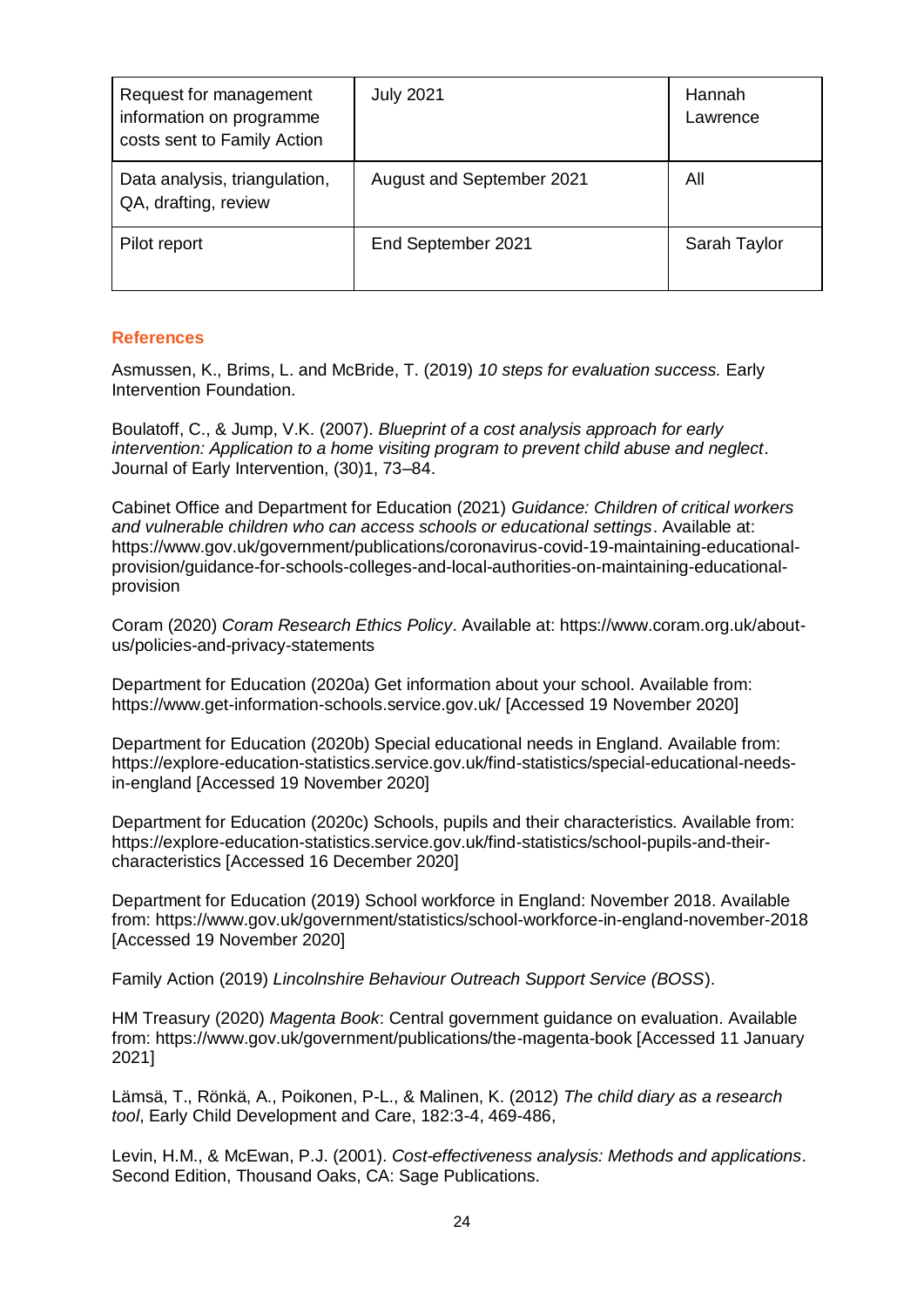Mathers, S., Hardy, G., Clancy, C., Dixon, J., and Harding, C. (2016) *Starting Out Right: early education and looked after children.* Family and Childcare Trust and University of Oxford.

Mesie, J. (2018) *A Better Relationship with Learning: an evaluation of the Young Carers in Schools Programme*. Coram.

Michelmore, O., and Mesie, J. (2019) *Unfair results: Pupil and parent views on school exclusion*. Coram.

Noble, C., Taylor-Ims, R., Gerrard, B., and Pine, J. (2019) *Story Starters Evaluation Report.* LuCiD (The ESRC International Centre for Language and Communicative Development) Ritchie, J., Lewis, J., McNaughton Nicholls, C. & Ormston, R. (2013) *Qualitative Research Practice.* SAGE Publishing.

Taylor, S., Drayton, E., McBride, T. (2019). Evaluating early help: A guide to evaluation of complex local early help systems. Early Intervention Foundation.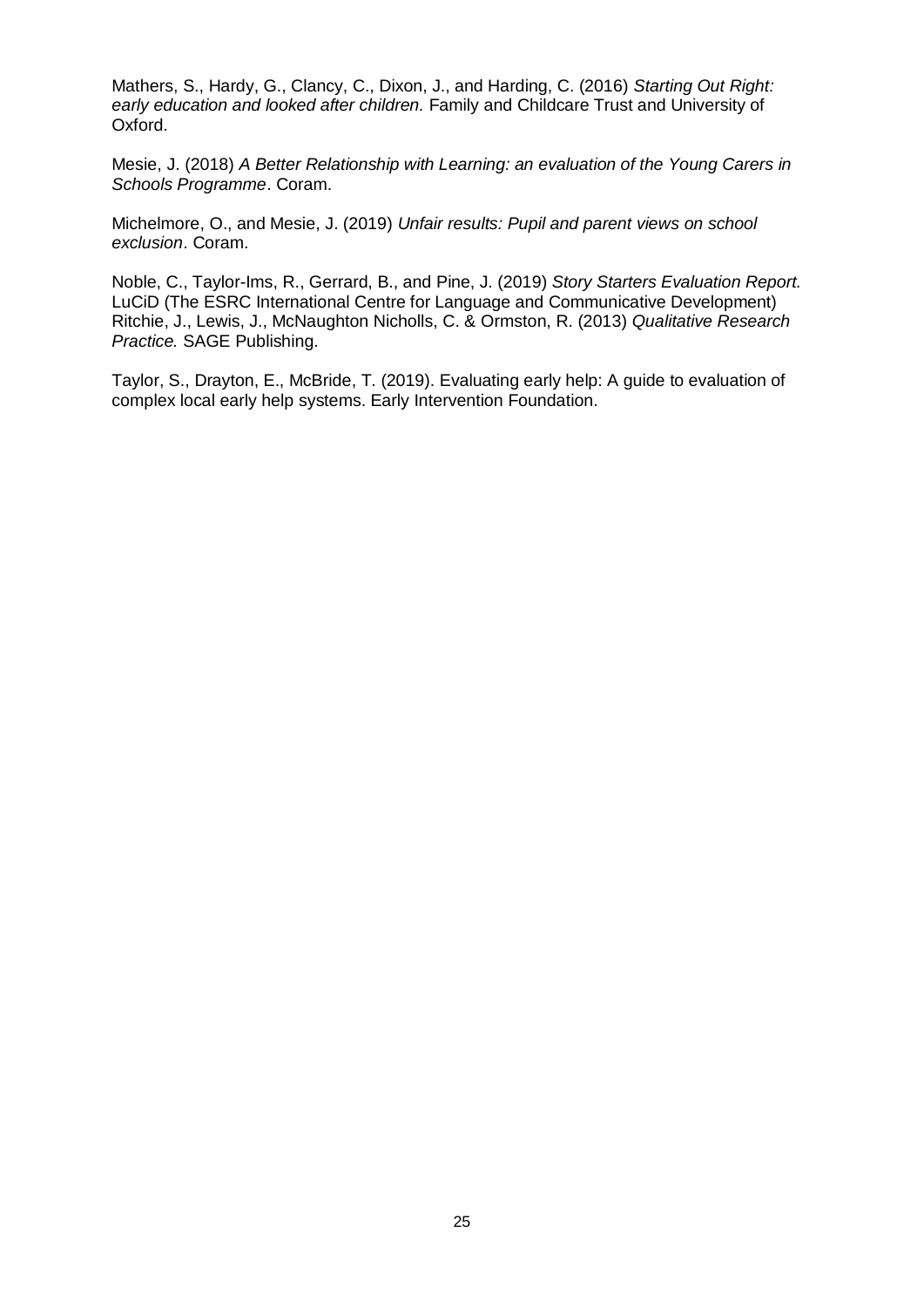# <span id="page-25-0"></span>**Annex 1: Data fields we will request from schools**

| <b>Field</b><br>heading                                    | <b>Codes to use and requirements</b>                                                                                                                                                                                                                                                                                                                                                                                                                                                                                                                                                                                                                                                                                                                                                                         |
|------------------------------------------------------------|--------------------------------------------------------------------------------------------------------------------------------------------------------------------------------------------------------------------------------------------------------------------------------------------------------------------------------------------------------------------------------------------------------------------------------------------------------------------------------------------------------------------------------------------------------------------------------------------------------------------------------------------------------------------------------------------------------------------------------------------------------------------------------------------------------------|
| <b>School</b><br>name                                      | Name of primary school. This field will be the same for each child.                                                                                                                                                                                                                                                                                                                                                                                                                                                                                                                                                                                                                                                                                                                                          |
| <b>Child</b><br>unique ID                                  | The ID must be unique for that child including in the cases of multiple births. You<br>can use Unique Pupil Number. Please do not provide the child's name.                                                                                                                                                                                                                                                                                                                                                                                                                                                                                                                                                                                                                                                  |
| <b>About the</b><br>child Date of<br>birth of child        | This date should be recorded in a DD/MM/YYYY format. For example, 16th October<br>2010 should be recorded as 16/10/2010. If there is no date of birth available for the<br>child, please leave this field blank.                                                                                                                                                                                                                                                                                                                                                                                                                                                                                                                                                                                             |
| <b>About the</b><br>child Gender                           | <b>Please select from:</b><br>0: Not known (gender not recorded)<br>$1:$ Male<br>2: Female<br>9: Neither (indeterminate i.e. unable to be classed as either male or female)                                                                                                                                                                                                                                                                                                                                                                                                                                                                                                                                                                                                                                  |
| <b>About the</b><br>child Ethnic<br>group of child         | Ethnic group should be recorded using one of the DfE main categories listed.<br><b>Please select from:</b><br><b>WBRI: White British</b><br><b>WIRI: White Irish</b><br><b>WOTH: Any other White background</b><br><b>WIRT: Traveller of Irish Heritage</b><br><b>WROM: Gypsy/Roma</b><br><b>MWBC:</b> White and Black Caribbean<br><b>MWBA: White and Black African</b><br><b>MWAS: White and Asian</b><br><b>MOTH:</b> Any other Mixed background<br><b>AIND: Indian</b><br><b>APKN: Pakistani</b><br><b>ABAN: Bangladeshi</b><br><b>AOTH:</b> Any other Asian background<br><b>BCRB: Caribbean</b><br><b>BAFR: African</b><br><b>BOTH: Any other Black background</b><br><b>CHNE: Chinese</b><br><b>OOTH:</b> Any other ethnic group<br><b>REFU: Refused</b><br><b>NOBT:</b> Information not yet obtained |
| <b>About the</b><br>child<br>postcode<br>district          | Please provide the postcode district of the child's home residence. If the children<br>lives at different addresses, please provide the postcode district of the address at<br>which the child spends the majority of their time. Postcodes can differ for different<br>children in the same family. Please include the <b>outward code</b> only e.g. for a<br>postcode SW1W 0NY, only report SW1W as part of this field.                                                                                                                                                                                                                                                                                                                                                                                    |
| <b>About the</b><br>child Child's<br>social care<br>status | The child has a social worker or had a social worker in the past (they are or were a<br>child in need, on a child protection plan, or a looked-after child).<br>Yes (care experienced)<br>No (not care experienced)<br><b>Unknown</b>                                                                                                                                                                                                                                                                                                                                                                                                                                                                                                                                                                        |
| <b>About the</b><br>child SEND<br>status                   | Whether the child has been identified as having Special Educational Needs and<br>Disabilities.<br><b>Yes</b> (identified as having SEND/on a EHCP)<br>No (no SEND, no EHCP)<br><b>Unknown</b>                                                                                                                                                                                                                                                                                                                                                                                                                                                                                                                                                                                                                |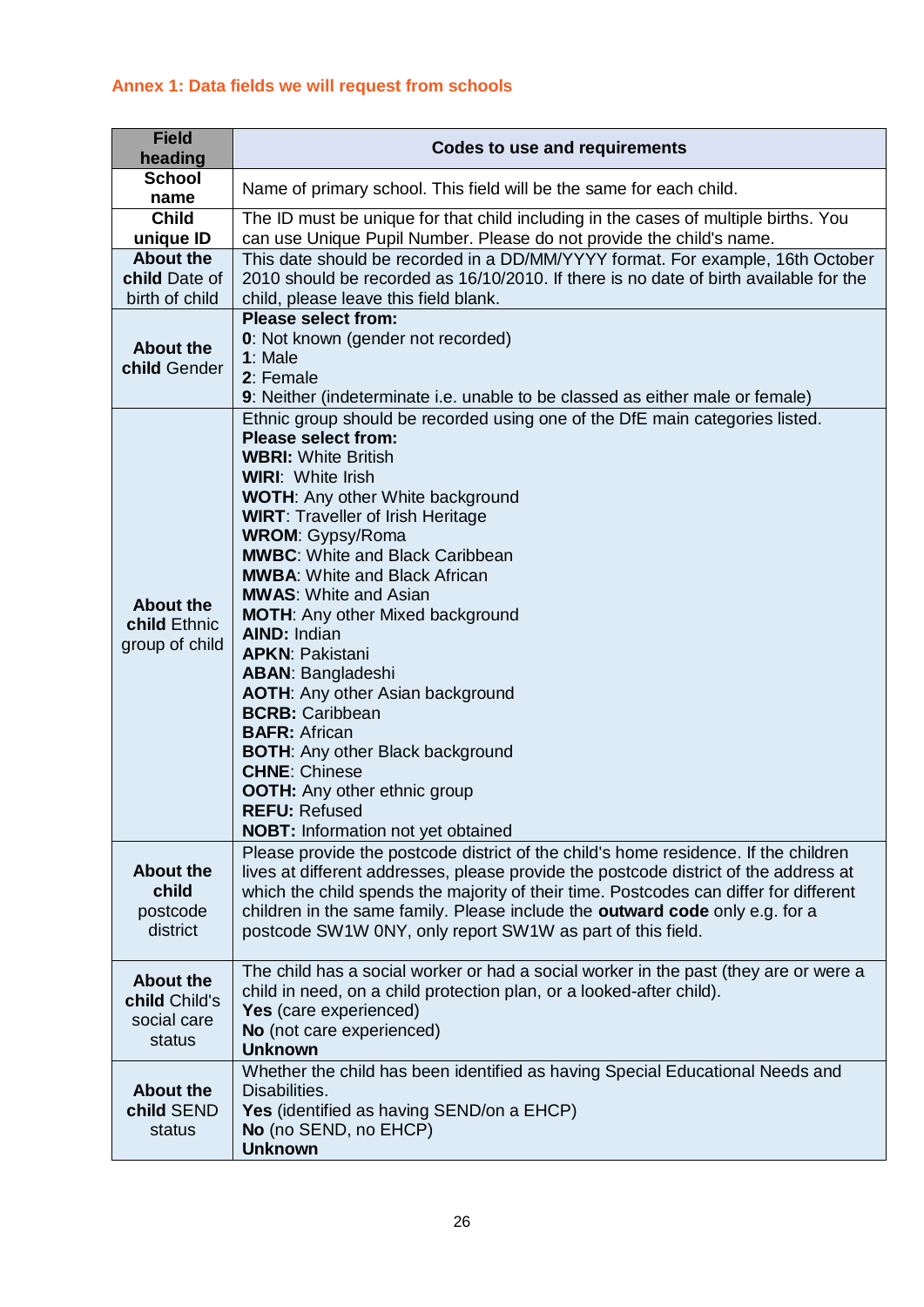| <b>About the</b><br>child FSM<br>status           | Whether the child receives Free School Meals<br>Yes (FSM)<br>No (no FSM)<br><b>Unknown</b>                                                                                                                                        |
|---------------------------------------------------|-----------------------------------------------------------------------------------------------------------------------------------------------------------------------------------------------------------------------------------|
| <b>BOSS</b><br>involvement                        | Whether the child has had a Behaviour Improvement Plan through the Behaviour<br>Outreach Support Service programme in academic year 2020/21<br>Yes (BIP)<br>No (no BIP)<br><b>Unknown</b>                                         |
| <b>Attainment</b><br>term 1<br>2020/21            | Teacher-assessed attainment in term 1 (Autumn) 2021, or 'unknown' if not<br>available. If a child enrolled more recently, you can also report this as 'unknown'.                                                                  |
| <b>Attainment</b><br>term <sub>2</sub><br>2020/21 | Teacher-assessed attainment in term 2 (Spring) 2021, or 'unknown' if not available.<br>If a child enrolled more recently, you can also report this as 'unknown'.                                                                  |
| <b>Attainment</b><br>term <sub>3</sub><br>2020/21 | Teacher-assessed attainment in term 3 (Summer) 2021, or 'unknown' if not<br>available. If a child enrolled more recently, you can also report this as 'unknown'.                                                                  |
| <b>Attainment</b><br>2019/20                      | Teacher-assessed attainment in academic year 2019/20, or 'unknown'. If only<br>termly data is available you may need to summarise into an annual measure. If a<br>child enrolled more recently, you can report this as 'unknown'. |
| <b>Attainment</b><br>2018/19                      | Teacher-assessed attainment in academic year 2018/19, or 'unknown'. If only<br>termly data is available you may need to summarise into an annual measure. If a<br>child enrolled more recently, you can report this as 'unknown'. |
| <b>Attainment</b><br>2017/18                      | Teacher-assessed attainment in academic year 2017/18, or 'unknown'. If only<br>termly data is available you may need to summarise into an annual measure. If a<br>child enrolled more recently, you can report this as 'unknown'. |
| <b>Attainment</b><br>comments                     | Please use this space to explain the measure of attainment you are reporting.                                                                                                                                                     |
| <b>Attendance</b><br>term 1<br>2020/21            | The child's level of attendance in term 1 (Autumn) 2021, or 'unknown' if not<br>available. This may be % of days attended. If a child enrolled more recently, you<br>can also report this as 'unknown'.                           |
| <b>Attendance</b><br>term <sub>2</sub><br>2020/21 | The child's level of attendance in term 2 (Spring) 2021, or 'unknown' if not available.<br>This may be % of days attended. If a child enrolled more recently, you can also<br>report this as 'unknown'.                           |
| <b>Attendance</b><br>term <sub>3</sub><br>2020/21 | The child's level of attendance in term 3 (Summer) 2021, or 'unknown' if not<br>available. This may be % of days attended. If a child enrolled more recently, you<br>can also report this as 'unknown'.                           |
| <b>Attendance</b><br>2019/20                      | The child's level of attendance in academic year 2019/20, or 'unknown' if not<br>available. This may be % of days attended. If a child enrolled more recently, you<br>can also report this as 'unknown'.                          |
| <b>Attendance</b><br>2018/19                      | The child's level of attendance in academic year 2018/19, or 'unknown' if not<br>available. This may be % of days attended. If a child enrolled more recently, you<br>can also report this as 'unknown'.                          |
| <b>Attendance</b><br>2017/18                      | The child's level of attendance in academic year 2017/18, or 'unknown' if not<br>available. This may be % of days attended. If a child enrolled more recently, you<br>can also report this as 'unknown'.                          |
| <b>Attendance</b><br>comments                     | Please use this space to explain the measure of attainment you are reporting or to<br>provide extra information (such as the number of school days in the term/academic<br>year) to help us understand your data.                 |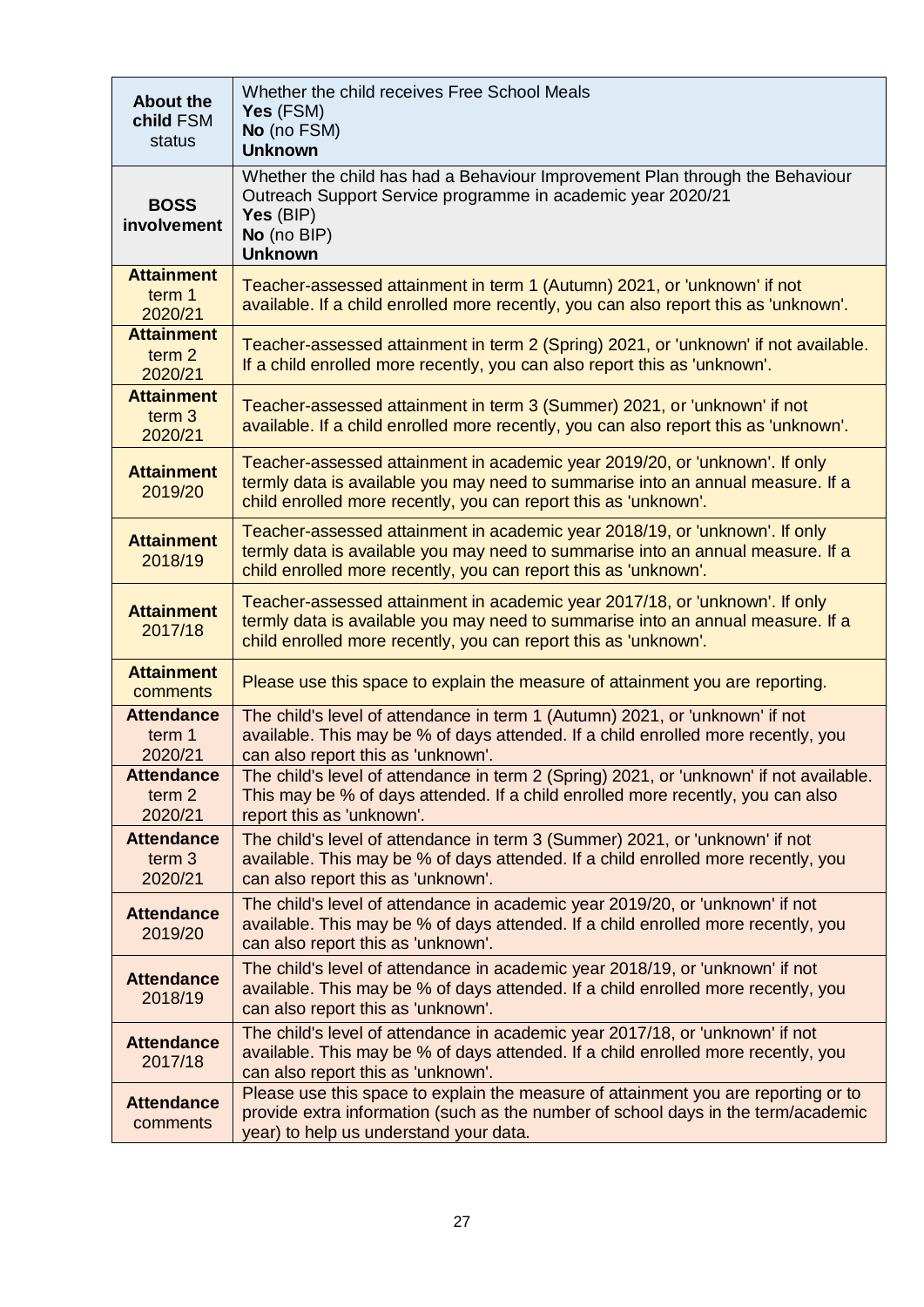| <b>Behaviour</b><br>term 1<br>2020/21             | A measure of the child's behaviour in term 1 (Autumn) of academic year 2020/21, or<br>'unknown' if not available (including children who enrolled more recently). This may<br>be a risk of exclusion score, a Strengths and Difficulties Questionnaire total<br>difficulties score (if this already exists), or other. |
|---------------------------------------------------|------------------------------------------------------------------------------------------------------------------------------------------------------------------------------------------------------------------------------------------------------------------------------------------------------------------------|
| <b>Behaviour</b><br>term <sub>2</sub><br>2020/21  | A measure of the child's behaviour in term 2 (Spring) of academic year 2020/21, or<br>'unknown' if not available (including children who enrolled more recently). This may<br>be a risk of exclusion score, a Strengths and Difficulties Questionnaire total<br>difficulties score (if this already exists), or other. |
| <b>Behaviour</b><br>term 3<br>2020/21             | A measure of the child's behaviour in term 3 (Summer) of academic year 2020/21,<br>or 'unknown' if not available (including children who enrolled more recently). This<br>may be a risk of exclusion score, a Strengths and Difficulties Questionnaire total<br>difficulties score (if this already exists), or other. |
| <b>Behaviour</b><br>2019/20                       | A measure of the child's behaviour in academic year 2019/20, or 'unknown' if not<br>available (including children who enrolled more recently). This may be a risk of<br>exclusion score, a Strengths and Difficulties Questionnaire total difficulties score (if<br>this already exists), or other.                    |
| <b>Behaviour</b><br>2018/19                       | A measure of the child's behaviour in academic year 2018/19, or 'unknown' if not<br>available (including children who enrolled more recently). This may be a risk of<br>exclusion score, a Strengths and Difficulties Questionnaire total difficulties score (if<br>this already exists), or other.                    |
| <b>Behaviour</b><br>2017/18                       | A measure of the child's behaviour in academic year 2017/18, or 'unknown' if not<br>available (including children who enrolled more recently). This may be a risk of<br>exclusion score, a Strengths and Difficulties Questionnaire total difficulties score (if<br>this already exists), or other.                    |
| <b>Behaviour</b><br>comments                      | Please use this space to explain the measure of behaviour you are reporting or to<br>provide extra information to help us understand your data.                                                                                                                                                                        |
| <b>Exclusions</b><br>term 1<br>2020/21            | How many times was the child excluded (including both fixed-term and permanent<br>exclusions) at any point in term 1 (Autumn) of academic year 2020/21? 0+ or<br>'unknown' if not available (including newly enrolled)                                                                                                 |
| <b>Exclusions</b><br>term <sub>2</sub><br>2020/21 | How many times was the child excluded (including both fixed-term and permanent<br>exclusions) at any point in term 2 (Spring) of academic year 2020/21?<br>Include both fixed-term and permanent exclusions.<br>0+ or 'unknown' if not available (including newly enrolled)                                            |
| <b>Exclusions</b><br>term <sub>3</sub><br>2020/21 | How many times was the child excluded (including both fixed-term and permanent<br>exclusions) at any point in term 3 (Summer) of academic year 2020/21?<br>0+ or 'unknown' if not available (including newly enrolled)                                                                                                 |
| <b>Exclusions</b><br>2019/20                      | How many times was the child excluded (including both fixed-term and permanent<br>exclusions) at any point in academic year 2019/20?<br>0+ or 'unknown' if not available (including newly enrolled)                                                                                                                    |
| <b>Exclusions</b><br>2018/19                      | How many times was the child excluded (including both fixed-term and permanent<br>exclusions) at any point in academic year 2018/19?<br>0+ or 'unknown' if not available (including newly enrolled)                                                                                                                    |
| <b>Exclusions</b><br>2017/18                      | How many times was the child excluded (including both fixed-term and permanent<br>exclusions) at any point in academic year 2017/18?<br>0+ or 'unknown' if not available (including newly enrolled)                                                                                                                    |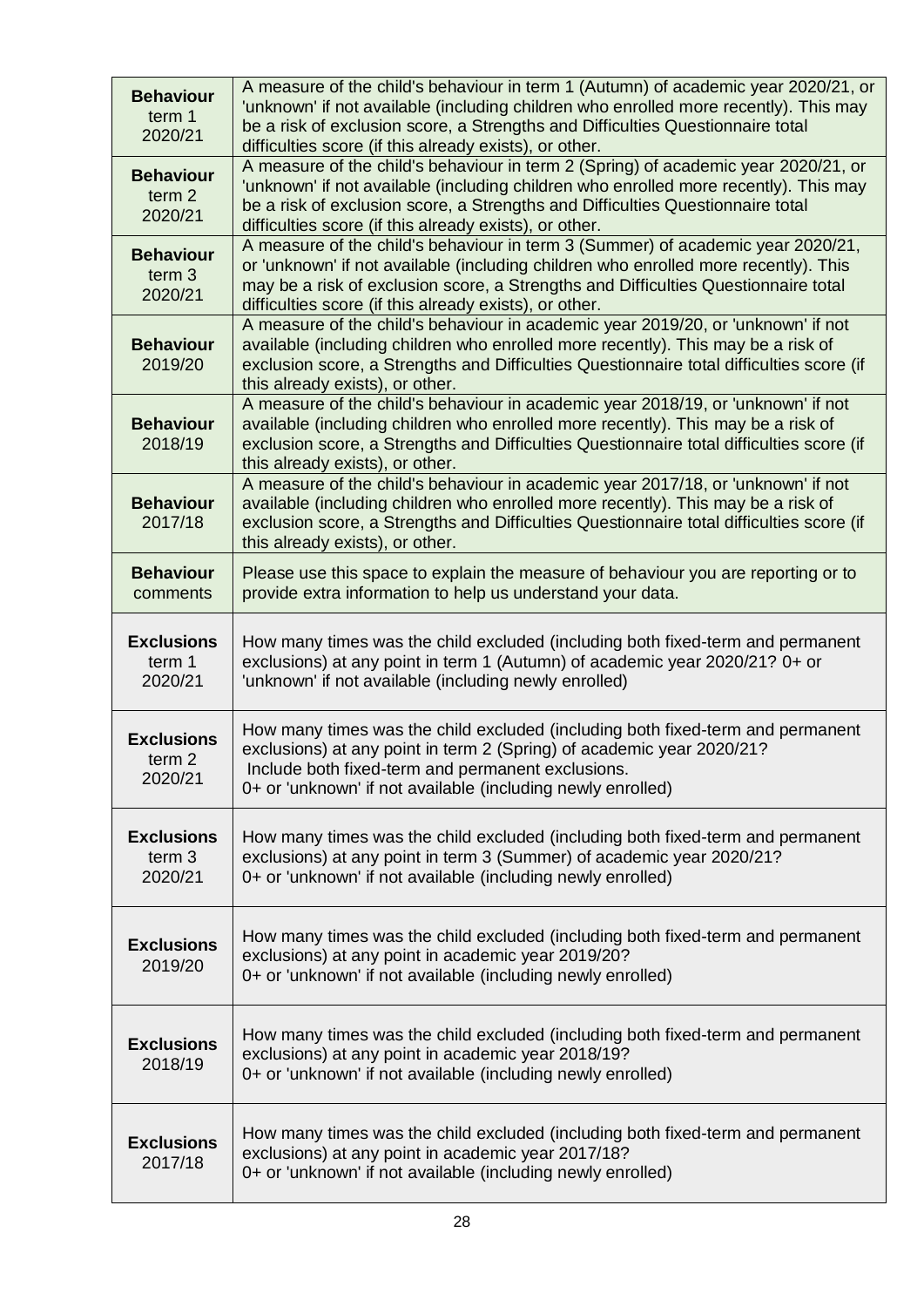| <b>Exclusions</b><br>comments                                                                             | Please use this space to explain the exclusions data you are reporting or to provide<br>extra information to help us understand it.            |
|-----------------------------------------------------------------------------------------------------------|------------------------------------------------------------------------------------------------------------------------------------------------|
| <b>Referrals to</b><br><b>Children's</b><br><b>Social</b><br><b>Services -</b><br>September<br>2020       | How many referrals were made for this child to Children's Social Services in<br>September 2020 (0+, or 'unknown' if not available)?            |
| <b>Referrals to</b><br><b>Children's</b><br><b>Social</b><br><b>Services -</b><br>October<br>2020         | How many referrals were made for this child to Children's Social Services in<br>October 2020 (0+, or 'unknown' if not available)?              |
| <b>Referrals to</b><br><b>Children's</b><br><b>Social</b><br><b>Services -</b><br><b>November</b><br>2020 | How many referrals were made for this child to Children's Social Services in<br>November 2020 (0+, or 'unknown' if not available)?             |
| <b>Referrals to</b><br><b>Children's</b><br><b>Social</b><br><b>Services -</b><br><b>December</b><br>2020 | How many referrals were made for this child to Children's Social Services in<br>December 2020 (0+, or 'unknown' if not available)?             |
| <b>Referrals to</b><br><b>Children's</b><br><b>Social</b><br><b>Services -</b><br>January<br>2021         | How many referrals were made for this child to Children's Social Services in<br>January 2021 (0+, or 'unknown' if not available)?<br><b>No</b> |
| <b>Referrals to</b><br><b>Children's</b><br><b>Social</b><br><b>Services -</b><br><b>February</b><br>2021 | How many referrals were made for this child to Children's Social Services in<br>February 2021 (0+, or 'unknown' if not available)?             |
| <b>Referrals to</b><br><b>Children's</b><br><b>Social</b><br><b>Services -</b><br>March 2021              | How many referrals were made for this child to Children's Social Services in March<br>2021 (0+, or 'unknown' if not available)?                |
| <b>Referrals to</b><br><b>Children's</b><br><b>Social</b><br><b>Services -</b><br><b>April 2021</b>       | How many referrals were made for this child to Children's Social Services in April<br>2021 (0+, or 'unknown' if not available)?                |
| <b>Referrals to</b><br><b>Children's</b><br><b>Social</b><br><b>Services -</b><br><b>May 2021</b>         | How many referrals were made for this child to Children's Social Services in May<br>2021 (0+, or 'unknown' if not available)?                  |